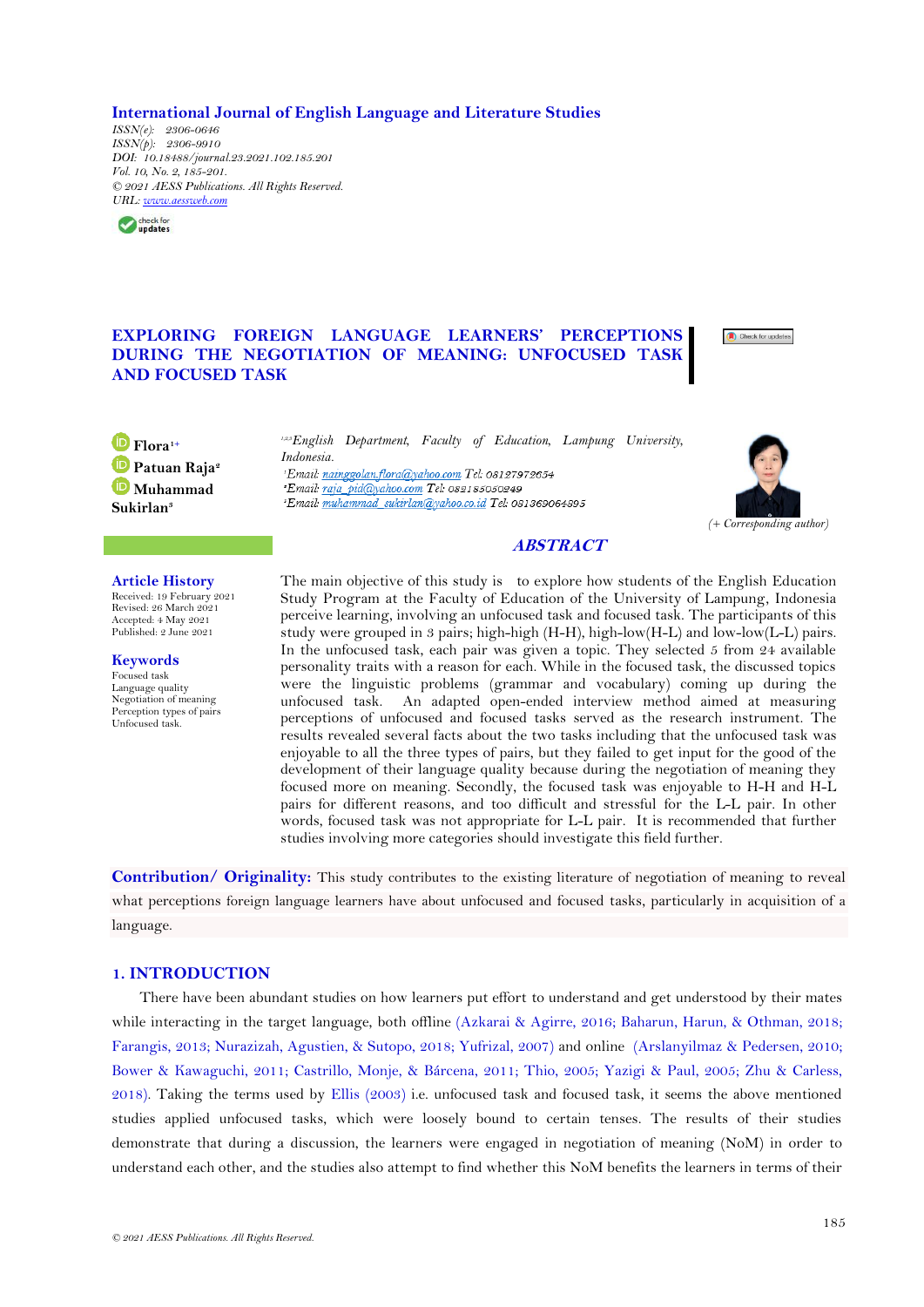language development, since they are highly active in the discussion. Contradictory to this idea, [Foster and Ohta](#page-14-2)  [\(2005\)](#page-14-2) believe that NoM does not contribute to learners' language development. Concurrently [Nurazizah et al.](#page-15-0)  [\(2018\)](#page-15-0) report that Malaysian learners use Malay when they encounter any problem in expressing their ideas in English.

To the authors' best knowledge, in spite of the various studies concerning NoM, not a single study has looked into how learners perceive the discussions in unfocused and focused tasks. For this reason, this research requires to focus on the perceptions of two tasks so that deep insights into the quality of a learning model involving these two tasks can be obtained. [Tavakoli \(2009\)](#page-15-2) and [Awwad](#page-14-7) (2019) point out that it is of importance to know learners' perceptions in order to acquire deep information on the effectiveness of a learning model. [Mouly \(1973\)](#page-15-3) had earlier affirmed that two persons with the same experience might not share the same perception.

Based on statements made by [Tavakoli \(2009\)](#page-15-2); [Awwad \(2019\)](#page-14-7) and [Mouly \(1973\)](#page-15-3) on the importance of learners' perceptions and the existence of controversy over the benefit from NoM in English learning, as mentioned above, this research attempts to understand the quality of the learning involving unfocused and focused tasks from learners' point of view. Learners' perceptions may be modified with the instruments used by [Mahpul \(2014\)](#page-15-4) in his research on learners' perceptions of the learning model of Task-based language teaching (TBLT). The perceptions were classified into five categories, i.e., Level of Difficulty, Degree of Stress, Confidence, Interest, and Motivation. In this research, there is one more category, i.e., Learning Outcomes. It was added in order to answer the controversy described above, which is over the contribution of NoM to learners' language development when they are engaged in the discussions in unfocused and focused tasks.

## **2. RESEARCH QUESTIONS**

With all the studies above in mind, the authors decided to take on this research, which concerns how learners perceive a learning process when they are engaged in NoM in the discussions of unfocused and focused tasks. The research questions for this study are:

- 1. How do the students of the English Education Study Program at the Faculty of Education of the University of Lampung perceive the learning involving an unfocused task?
- 2. How do the students of the English Education Study Program at the Faculty of Education of the University of Lampung perceive the learning involving a focused task?

## **3. LITERATURE REVIEW**

## *3.1. Unfocused and Focused Tasks.*

[Ellis \(2003\)](#page-14-6) infers unfocused tasks are arranged without being bound to certain tenses. This inference is in accordance with the essence of Natural Approach pioneered by [Terrell \(1977\)](#page-15-1) which embraces the idea that in an approach of English learning, it is the natural communication skills which should be focused on and learners should be facilitated with tasks that give them chances to use the language as a means of communication in real life. Besides unfocused tasks, focused tasks in learning (which are bound to certain tenses) can also be involved, but it is rather difficult to arrange them [\(Ellis,](#page-14-6) 2003). In order to understand what [Ellis \(2003\)](#page-14-6) asserts related to focused tasks, we arranged them based on the linguistic problems (of grammar and vocabulary) which had been encountered by the learners during the unfocused tasks while they were having discussions. In this way, the principle of Natural Approach crystallized by [Terrell \(1977\)](#page-15-1) which provides learners with chances to express their ideas naturally is required and could be fulfilled. Concurrently, the principle of communicative language teaching [Richards](#page-15-5) (2006), whose center is the information gap, could also be accommodated.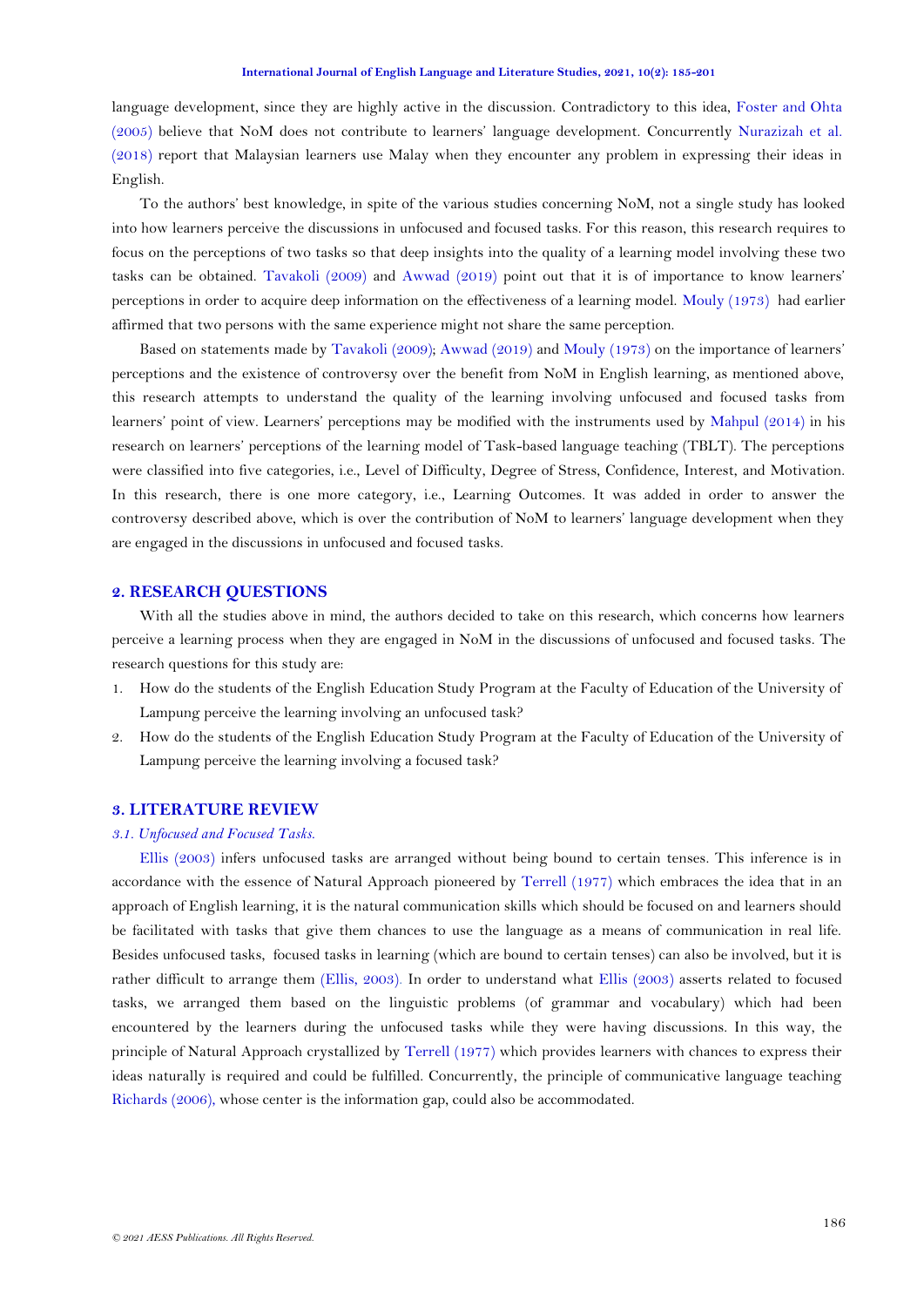#### *3.2. Previous Studies on Learners' Perceptions*

Ample studies on teachers' and learners' perception in the process of English learning have been conducted by several researchers. For instance, [Tavakoli \(2009a\)](#page-15-2) researched on task difficulty in learning from the viewpoint of teachers. [Ardasheva and Tretter \(2012\)](#page-14-8) conducted a research on English teachers' and learners' perceptions and communication strategies used in the ESL learning process. [Hussain and Shiratuddin \(2017\)](#page-14-2) dealt with the research on teachers' perceptions of the qualities of instructional media with a digital storytelling concept. Studies on the perception of the application of Task-Based Language Teaching (TBLT) have also been commonly carried out. For instance, [Révész and Gurzynski-Weiss \(2016\)](#page-15-6) studied how fifteen highly experienced teachers applied TBLT in their teaching. [Awwad \(2019\)](#page-14-7) revealed that ESL teachers have different perception of task difficulty. The same applies to learners' perceptions as well due to cognitive task complexity. [Lim and Hwang \(2019\)](#page-15-7) performed a study on Korean grown-up learners' perceptions. They found out that learners do not share the same perception of grammar accuracy. [Tavakoli](#page-15-2)'s (2009) study concerns task difficulty, while [Fang \(2015\)](#page-14-2) focuses on learners' perceptions of metaphor; [King and Rothman \(2018\)](#page-15-8) focused more on students' perception on communicative language teaching. They found that the learners like to have group work. The researchers did what they did in order to acquire in-depth information about the effectiveness of a learning model or certain teaching material.

What [Ellis \(2003\)](#page-14-6) deduces on unfocused tasks has actually been applied and looked into by earlier researchers, by way of giving learners topics to discuss and the learners were free to express their ideas without being too much attached to certain tenses. The results lead to the understanding that during interaction, the learners were engaged in the process of NoM [\(Baharun et al., 2018\)](#page-14-1). However, if learners find it too difficult to express their ideas in the target language, they normally use their first language, or even gestures [\(Nurazizah et al., 2018\)](#page-15-0). This is congruent with the findings of [Castrillo et al. \(2011\)](#page-14-5); [Cook \(2015\)](#page-14-9); [Azkarai and Agirre \(2016\)](#page-14-0); [Hartono and Ihsan \(2017\)](#page-14-2) that during a discussion, learners make the effort to understand each other despite the abundant linguistic problems they produce. In other words, the learners have enough chance to practice the language, and it benefits them to develop their language [\(Mahpul & Oliver, 2018\)](#page-15-9).

Learning the results and findings in relation to unfocused and focused tasks above, it is safe to infer that the studies were concentrated on the researchers' perceptions, not the learners', while this research focuses on the learners' perceptions. So, it is beyond doubt reasonable to consider this research unprecedented.

### **4. METHODOLOGY**

#### *4.1. Participants*

The population of this study comprised 34 students of the English Education Study Program at the Faculty of Education, University of Lampung, Indonesia. Six out of these 34 students, who were in the fourth semester, were chosen as participants of this research. The information on their English skills were obtained from the lecturer teaching Speaking skills. Out of the 34 students, 9 fell into the category of high proficiency learners, while 11 fell into that of low proficiency ones. As for the rest, they were of medium proficiency. The students with high levels of English were those who were able to express their ideas without any considerable problems and be understood by good listeners, while the ones with low levels were those who had trouble in expressing their ideas and made it difficult for listeners to understand them by using lengthy sentences [\(Heaton, 1991\)](#page-14-2). The selection of six students as sample of the study considered these characteristics as the pairing was to be done based on High and Low proficiency levels.

The sampled six students had been classmates for four semesters. It was assumed that they were close friends, and during the time they spent together, they were highly engaged in discussions several times in every subject, either in groups or in pairs. Nonetheless, their levels of English varied. They were divided into three pairs for this study but before pairing, they were each given a questionnaire about which classmates were closest to them. They were asked to write five classmates' names. It was done in order that during discussions, they should feel free to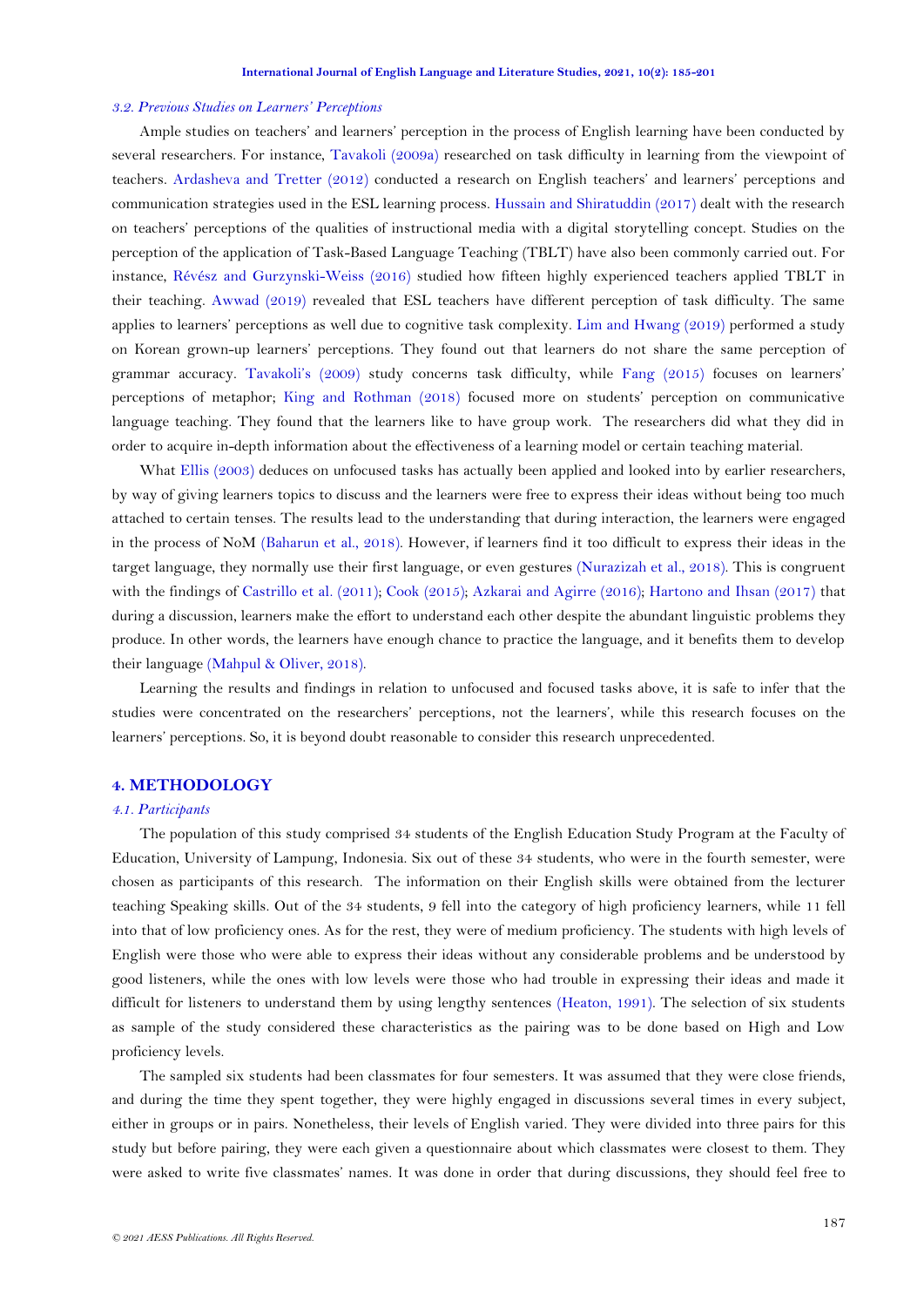<span id="page-3-1"></span>express their ideas. The pairing was done with reference to their English proficiency and close friends. The first pair was composed of two high-proficiency students (H-H), the second comprised one high-proficiency student and one low-proficiency student (H-L), and the third had two low-proficiency students (L-L)).

#### *4.2. Instruments and Data Collection*

In the unfocused task, each pair was given a topic. They were required to select 5 from 24 available personality traits with a reason for each. The fundamental basis of the arrangement of the focused tasks in this research not only lay in form (meaning) which would potentially develop, but also in forms (aspects of linguistics) since the learners would get input from their output [\(Swain, 1985;](#page-15-10) [Swain & Lapkin, 1995\)](#page-15-11). Each pair had 15 minutes for this task. While in the focused task, the discussed topics were the linguistic problems (grammar and vocabulary) coming up during the unfocused task. Following the discussions, open-ended interviews using Indonesian language were carried out so that what the students experienced in the discussions in the unfocused task was still fresh in their minds [\(Creswell, 1988;](#page-14-10) [Creswell, 2008\)](#page-14-11). All the utterances in the interviews were recorded and transcribed verbatim. [Table 1](#page-3-0) presents samples of open-ended interview protocol, adapted from [Mahpul \(2014\)](#page-15-4).

<span id="page-3-0"></span>

| N <sub>o</sub> | Categories          | <b>Questions</b>                                                                                                        |
|----------------|---------------------|-------------------------------------------------------------------------------------------------------------------------|
|                | Level of Difficulty | What do you think about learning activity? Was it easy? Why?                                                            |
| - 2            | Degree of Stress    | ideas<br>did you feel when you<br>How<br>expressing<br>were<br>your<br>during the discussion? Relaxed or stressed? Why? |
|                | Confidence          | during<br>feel confident while<br>ideas<br>Did<br>sharing<br>you<br>your<br>the discussion? Why?                        |
| $\overline{4}$ | Interest            | it<br>think of<br>What<br>the<br>$d\sigma$<br>learning<br>you<br>process,<br>was<br>interesting? Why?                   |
| $5^{\circ}$    | Motivation          | Does such activity motivate you to learn English? Why?                                                                  |
| -6             | Learning outcomes   | Does such activity give you any benefits from learning English? Can you give<br>the $example(s)$ ?                      |

**Table-1.** Open-Ended Interview Protocol.

Source: Adapted from [Mahpul \(2014\).](#page-15-4)

### *4.3. Data Analysis*

The interview transcriptions were read repeatedly and manually analyzed on the basis of the descriptive and NVivo coding [\(Miles & Huberman, 1994;](#page-15-12) [Saldana, 2009\)](#page-15-13). In this research, the students' answers to the question of each perception category [\(Table 1\)](#page-3-0) were coded and then given symbols. A tick  $\mathcal O$  means that the corresponding answer agreed with the statement of the given coding and a cross (X) means that it did not agree with it. This will be illustrated in detail later in the Results section.

## **5. RESULTS**

The results of this research are described in accordance with the aforementioned research questions. The first RQ stated:

RQ 1. How do the students of the English Education Study Program at the Faculty of Education of the University of Lampung perceive the learning involving an unfocused task?

The students' perceptions of learning involving an unfocused task for each category, i.e., Level of Difficulty, Degree of Stress, Confidence, Interest, Motivation, and Learning Outcomes, are shown in [Table 2.](#page-3-1) This data was obtained from the open-ended interview protocol, as described in the methodology. For the sake of validity of data, the interviews were conducted in the Indonesian language.

### *5.1. Unfocused Task*

#### *5.1.1. Unfocused Task: Level of Difficulty*

Q: What do you think about the learning activity? Was it easy? Why?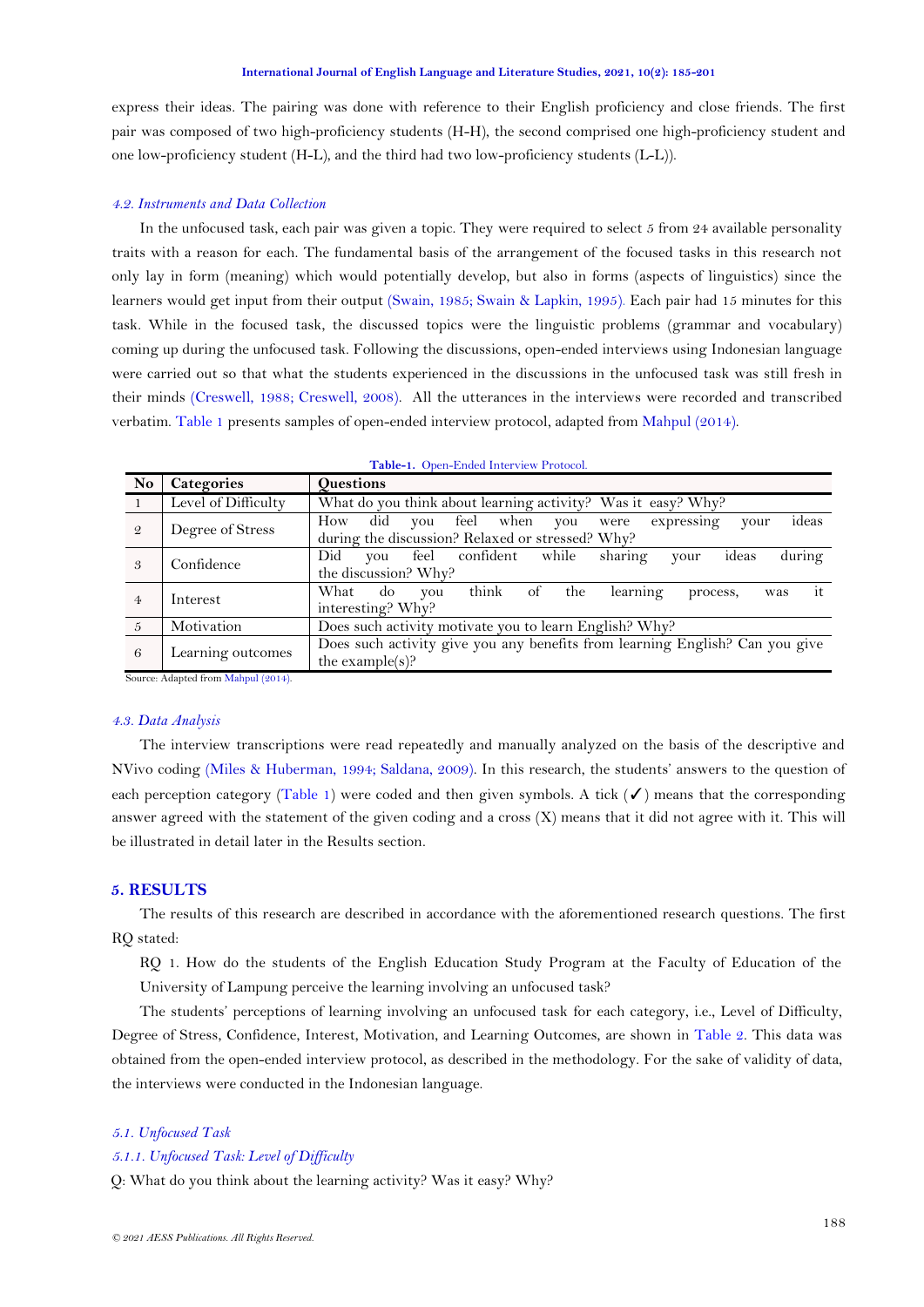As seen in the [Table 2](#page-3-1) below, some students indicated that the unfocused task was easy. The rest indicated the contrary.

| N <sub>o</sub> | <b>Perceptions</b>              |                | $H-H$          | $H-I$ |     | L-L   |
|----------------|---------------------------------|----------------|----------------|-------|-----|-------|
|                |                                 | H <sub>1</sub> | H <sub>2</sub> | Н     | 1.1 | I .9. |
|                | The task was easy: Reasons      |                |                |       |     |       |
|                | Familiarity with the topic      |                |                |       |     |       |
| - 2            | Doing it with a friend          |                |                |       |     |       |
|                | The task was difficult: Reasons |                |                |       |     |       |
|                | Problems with the language      |                |                |       |     |       |

**Table-2.** Unfocused Task: Level of Difficulty.

Note: The results of open-ended interview.

All the pairs said that the unfocused task had been easy since it was related to their field as prospective teachers. It concerned the personality traits that every teacher should have. They also said that they had expressed their ideas spontaneously and had not been afraid of making mistakes because they were having discussions with their own friends. The students with low levels of English emphasized that the difficulty did not lie in the material, but in how to express their ideas in English.

H1-H2 Pair

- *H1: (It was easy to get ideas since it suited us as prospective teachers).*
- *H2: (It was not difficult, ma'am, since the material was about choosing 5 from 24 personality traits a teacher should have. So, I had a lot of reasons for them.)*

H-L Pair

- *H: (Easy, ma'am, and the topic was nice, about personality traits a teacher should have)*
- *L: (The material was nice, ma'am, although it was rather difficult to express ideas in English. Sometimes, I mixed it with Indonesian.).*

L1-L2 Pair

- *L1: (It was not the material which was difficult, but expressing ideas in English. We used Indonesian a lot.)*
- L2: (It was a bit difficult, ma'am. The material was nice, but it was just hard to express our ideas in English.)

### *5.1.2. Unfocused Task: Degree of Stress*

<span id="page-4-0"></span>Q: How did you feel when you were expressing your ideas during the discussion? Relaxed or stressed? Why?

|                | <b>Table-3.</b> Unfocused Task: Degree of Stress.  |       |                |       |    |  |  |
|----------------|----------------------------------------------------|-------|----------------|-------|----|--|--|
| N <sub>0</sub> | Perceptions                                        | $H-H$ |                | $H-L$ | LL |  |  |
|                |                                                    | H1    | H <sub>2</sub> | Н     | L1 |  |  |
|                | Doing it with a friend                             |       |                |       |    |  |  |
| $\mathcal{Q}$  | The material was interesting                       |       |                |       |    |  |  |
| 3              | Using code-mixing                                  |       |                |       |    |  |  |
|                | <b>Source:</b> The results of ener ended interview |       |                |       |    |  |  |

**Table-3.** Unfocused Task: Degree of Stress.

**Source:** The results of open-ended interview.

[Table 3](#page-4-0) shows that all the pairs pointed out that during their discussions in the unfocused task, they had felt relaxed and not found the discussions stressful at all because of two reasons: first, they were having discussions with their own friends; second, the material was interesting. Besides, the low proficiency students mentioned that it was easy for them because they used the Indonesian language when they faced trouble (code-mixing). Those were the three reasons for which the pair felt relaxed during the discussions and did not find the task stressful. H1-H2 Pair

- *H1: (It was not stressful, ma'am, because we had a discussion with our own friends and the material was interesting.)*
- *H2: (I was happy with it, ma'am. We each put forward a lot of reasons. The topic was interesting.)*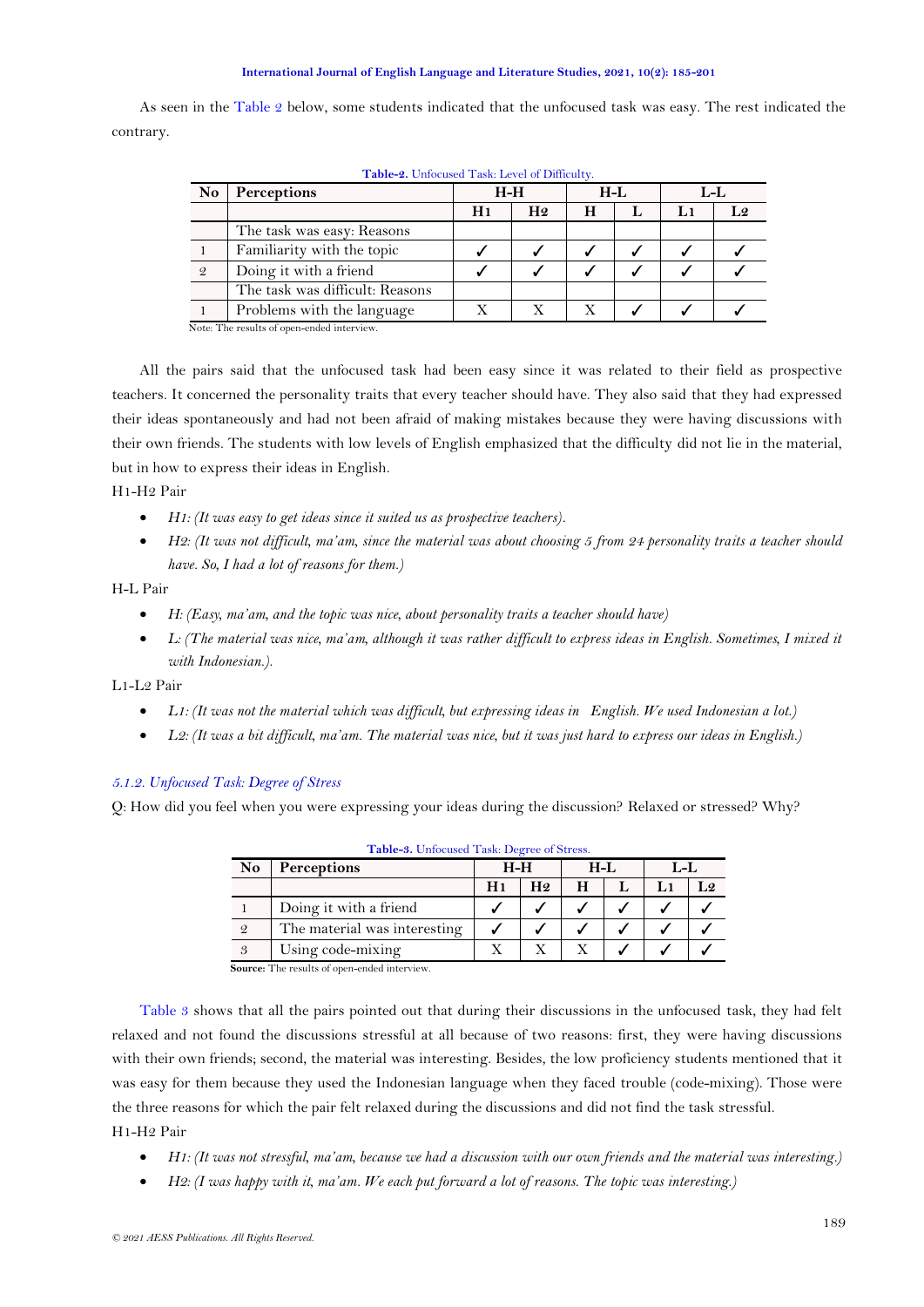<span id="page-5-1"></span>H-L Pair

- *H: (It was not stressful, ma'am, because we discussed it with friends. It was also because the topic was engaging. We had plenty of ideas to express.)*
- *L: (It was nice, ma'am. I found it pleasant to have a discussion about personality traits. I had a lot to talk about, though sometimes, it was too hard to say what I wanted to say in English. That was why I mixed English with Indonesian.)*

L1-L2 Pair

- *L1: (I did not find it stressful, ma'am. The topic was pleasant. What was rather difficult was to express our ideas in English.)*
- *L2: (It was just enjoyable, ma'am. We expressed our ideas to each other. The topic was pleasant but it is true that it was rather hard to express our ideas in English. So, we mixed English with Indonesian.)*

## *5.1. 3. Unfocused Task: Confidence*

<span id="page-5-0"></span>Q: Did you feel confident while sharing your ideas during the discussion? Why?

| N <sub>0</sub> | <b>Perceptions</b><br>$H-H$                             |  | $H-I$          |   | L-L |    |  |
|----------------|---------------------------------------------------------|--|----------------|---|-----|----|--|
|                |                                                         |  | H <sub>9</sub> | Н |     | L1 |  |
|                | Reasons for being confident                             |  |                |   |     |    |  |
|                | Giving the reasons for the chosen<br>personality traits |  |                |   |     |    |  |
|                | Giving the reasons for disagreement                     |  |                |   |     |    |  |

**Table-4.** Unfocused Task: Confidence.

**Source:** The results of open-ended interview.

[Table 4](#page-5-0) reveals that all pairs agreed that their understanding of the topic made them confident about themselves when putting forward their ideas in discussions.

H1-H2 Pair

- *H1: (I had the discussion with my own friend, ma'am, and the topic was the five characters we had each chosen from those on the worksheets, so I just found it easier to find reasons because I had many ideas of the topic.*)
- *H2: (The topic was interesting, so a lot of ideas to convey crossed my mind. When I disagreed to my friend's idea, I just put forward the reasons. I was not hesitant about it since the partner was my own friend.)*

## H-L Pair

- *H: (It suited us, as prospective teachers. We shared our ideas with each other freely, spontaneously.)*
- *L: (Yes, I gave a lot of ideas because of a nice topic with a friend of mine. The topic was really nice and the discussion took place with a friend.)*

L1-L2 Pair

- *L1: (I was confident, ma'am. I put forward plentiful reasons since the topic was familiar to me.)*
- *L2: (I expressed abundant ideas since the topic had once been discussed in the subject Studying and Learning*.*)*

### *5.1.4. Unfocused Task: Interest*

Q: What do you think of the learning process, was it interesting? Why?

[Table 5](#page-5-1) shows that all the students' reasons centered on the suitability of the topic for them as prospective teachers. The other reasons given by the L-learners were that the reasons they had put forward were spontaneous and they had sometimes used Indonesian expressions (code-mixing) when they had trouble in expressing their ideas in English.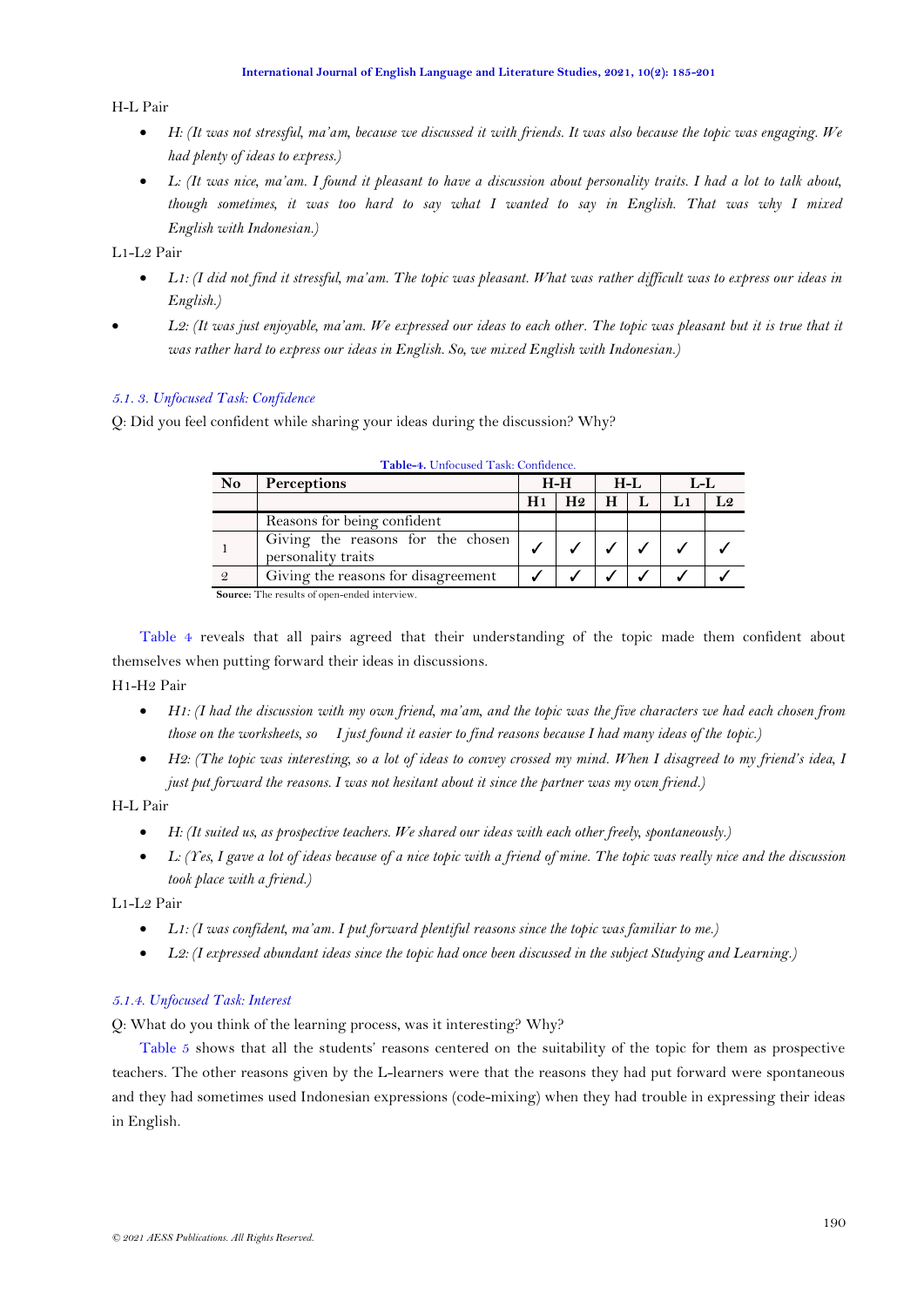| <b>No</b> | Perceptions                                |    | $H-H$          |   | $H-I$ | $L-L$ |                |
|-----------|--------------------------------------------|----|----------------|---|-------|-------|----------------|
|           |                                            | H1 | H <sub>2</sub> | Н |       |       | L <sub>2</sub> |
|           | Reasons for being interested               |    |                |   |       |       |                |
|           | The topic was suitable for the<br>learners |    |                |   |       |       |                |
|           | Code-Mixing                                |    |                |   |       |       |                |

**Table-5.** Unfocused Task: Interest.

**Source:** The results of open-ended interview.

## *5.1.5. Unfocused Task: Motivation*

<span id="page-6-0"></span>Q: Does such activity motivate you to learn English? Why?

|                | Table-6. Unfocused Task: Motivation          |    |                |    |     |  |  |  |  |  |  |  |
|----------------|----------------------------------------------|----|----------------|----|-----|--|--|--|--|--|--|--|
| N <sub>o</sub> | Perceptions<br>$H-H$                         |    | $H-I$          |    | L-L |  |  |  |  |  |  |  |
|                |                                              | H1 | H <sub>2</sub> | H. |     |  |  |  |  |  |  |  |
|                | Reasons for being motivated                  |    |                |    |     |  |  |  |  |  |  |  |
|                | Trying to express ideas in<br>English        |    |                |    |     |  |  |  |  |  |  |  |
|                | Source: The results of open-ended interview. |    |                |    |     |  |  |  |  |  |  |  |

[Table 6](#page-6-0) expresses that all the pairs said that they had been highly motivated in the unfocused task since they had chances to put their English knowledge into practice.

## H1-H2 Pair

- *H1: (Yes. I tried my best to practice my English while putting forward ideas.)*
- *H2: (Yes, I was happy because I had a lot of time to practice my English in the discussion.*)

### H-L Pair

- *H: (Yes, I made considerable attempts to express my ideas in English.)*
- *L: (I tried desperately to be like my partner in terms of using English although, sometimes, I mixed it with Indonesian without realizing it.)*

L1-L2 Pair

- *L1: (Yes, ma'am, we kept trying to use English.)*
- *L2:(Though I sometimes encountered difficulty, I kept making attempts to use English.*)

## *5.1.6. Unfocused Task: Learning Outcomes*

<span id="page-6-1"></span>Q: Does such activity give you any benefits from learning English? Can you give the example(s)?

| N <sub>o</sub> | <b>Perceptions</b>                            |                | $H-H$ |   | $H-I.$ | $L-L$ |  |
|----------------|-----------------------------------------------|----------------|-------|---|--------|-------|--|
|                |                                               | H <sub>1</sub> | H9    | Н |        |       |  |
|                | Reasons for having good learning outcomes     |                |       |   |        |       |  |
|                | Getting help or corrections from the friend   |                |       |   |        |       |  |
|                | Reasons for not having good learning outcomes |                |       |   |        |       |  |
|                | No help or corrections from the friend        |                |       |   |        |       |  |
| $\sim$         | $-1$                                          |                |       |   |        |       |  |

**Table-7.** Unfocused Task: Learning Outcomes.

**Source:** The results of open-ended interview.

In this unfocused task, as illustrated in [Table 7,](#page-6-1) all the students, either H-learners or L-learners, said that during the discussions, they had kept their minds focused on the messages conveyed by their friends. They also responded and expressed their ideas spontaneously. Their friends helped them only when they asked for it. Although they had been instructed to ask for help when they had trouble in expressing their ideas, it only took place at the beginning of the discussions and the help they needed centered on vocabulary only. However, in the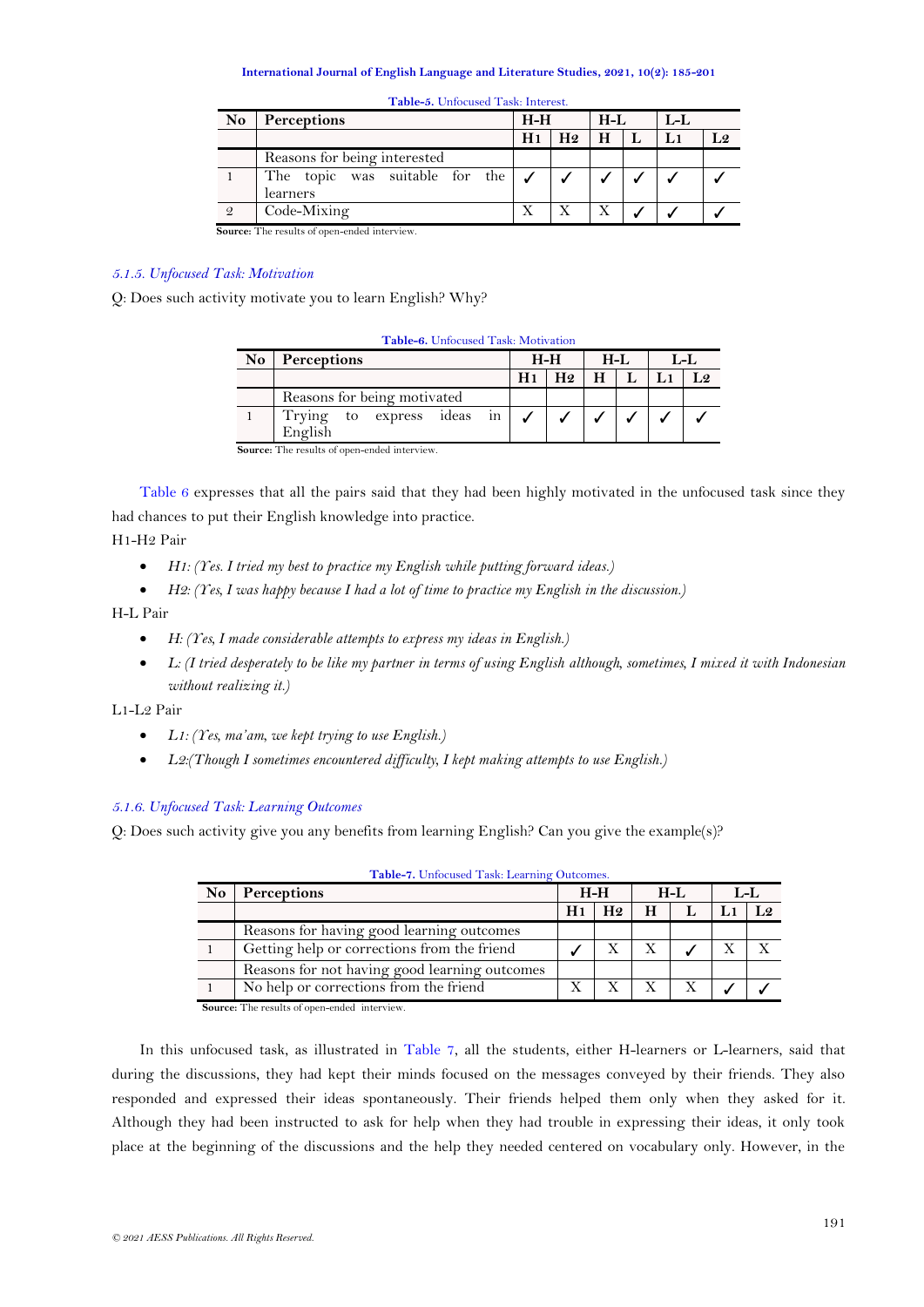case of the L-L pair, requests for help existed, but since neither was able to provide it, they eventually had to practice code-mixing.

H1-H2 Pair

- *H1: (There was, ma'am, one word. On a worksheet, there was the word "generous". I did not know what it meant and then, I asked Ervina what it was, and she told me.)*
- *H2: (No, ma'am, because I just used the vocabulary I know and I know all the vocabulary on the worksheet.)*

## H-L Pair

- *H: (No, ma'am, I just expressed my ideas and it seemed that my friend understood what I said.)*
- *L: (I asked questions in relation to the English vocabulary, like "what was 'fair' in English?" My friend told me by saying "fair". But I did not ask all the questions I had in mind. I also mixed English with Indonesian.)*

## L-L Pair

- *L1: (I asked several questions, like "how to say someone has a talent for being a teacher," but my friend did not know either.)*
- *L2: (Well, we just focused on the discussion, ma'am. We mixed English with Indonesian when we had trouble with the vocabulary. So, there was no correction or help with regard to how to say something in English.)*

# *5.2. Focused Task*

This section discusses the findings related to RQ2 which stated:

RQ2: How do the students of the English Education Study Program at the Faculty of Education of the University of Lampung perceive the learning involving a focused task?

The steps taken in the analysis of the students' responses in the focused task were the same as those taken in the analysis of their responses in the unfocused task. The following are the results of the analysis of the data relating to their perceptions in relation to each category mentioned at the beginning of the methodology.

## *5.2.1. Focused Task: Level of Difficulty*

<span id="page-7-0"></span>Q: What do you think about the learning activity? Was it easy? Why?

| N <sub>0</sub>                                                       | Perceptions                                                     |    | $H-H$          | $H-L$ |   | $L-L$ |                |
|----------------------------------------------------------------------|-----------------------------------------------------------------|----|----------------|-------|---|-------|----------------|
|                                                                      |                                                                 | H1 | H <sub>2</sub> | н     | L | L1    | L <sub>2</sub> |
|                                                                      | The task was easy: Reasons                                      |    |                |       |   |       |                |
|                                                                      | Being able to identify the mistakes and make<br>the corrections |    |                |       | Х | X     |                |
|                                                                      | The task was difficult: Reasons                                 |    |                |       |   |       |                |
|                                                                      | Being unable to identify the mistakes and or<br>correct them    | X  | X              | Χ     |   |       |                |
| $\overline{Q}$<br><b>Source:</b> The results of onen ended interview | No help was provided                                            | X  |                | X     |   |       |                |

**Table-8.** Focused task: Level of difficulty.

**Source:** The results of open-ended interview.

[Table 8](#page-7-0) reveals that all H-learners pointed out that the focused task had been easy since the material was familiar to them, which was a discussion of grammatical mistakes. While the L-learners stated that the task had been difficult since they were not able to correct the mistakes. The L-L pair also described their difficulty in their discussion. They also complained that neither of them had been able to provide the necessary assistance in the correction of the wrong sentences so that they did not feel relaxed during the discussion.

H1-H2 pair

• *H1: (It was not difficult, ma'am. After having a look at the sentences, I knew they were wrong and could put them right.)*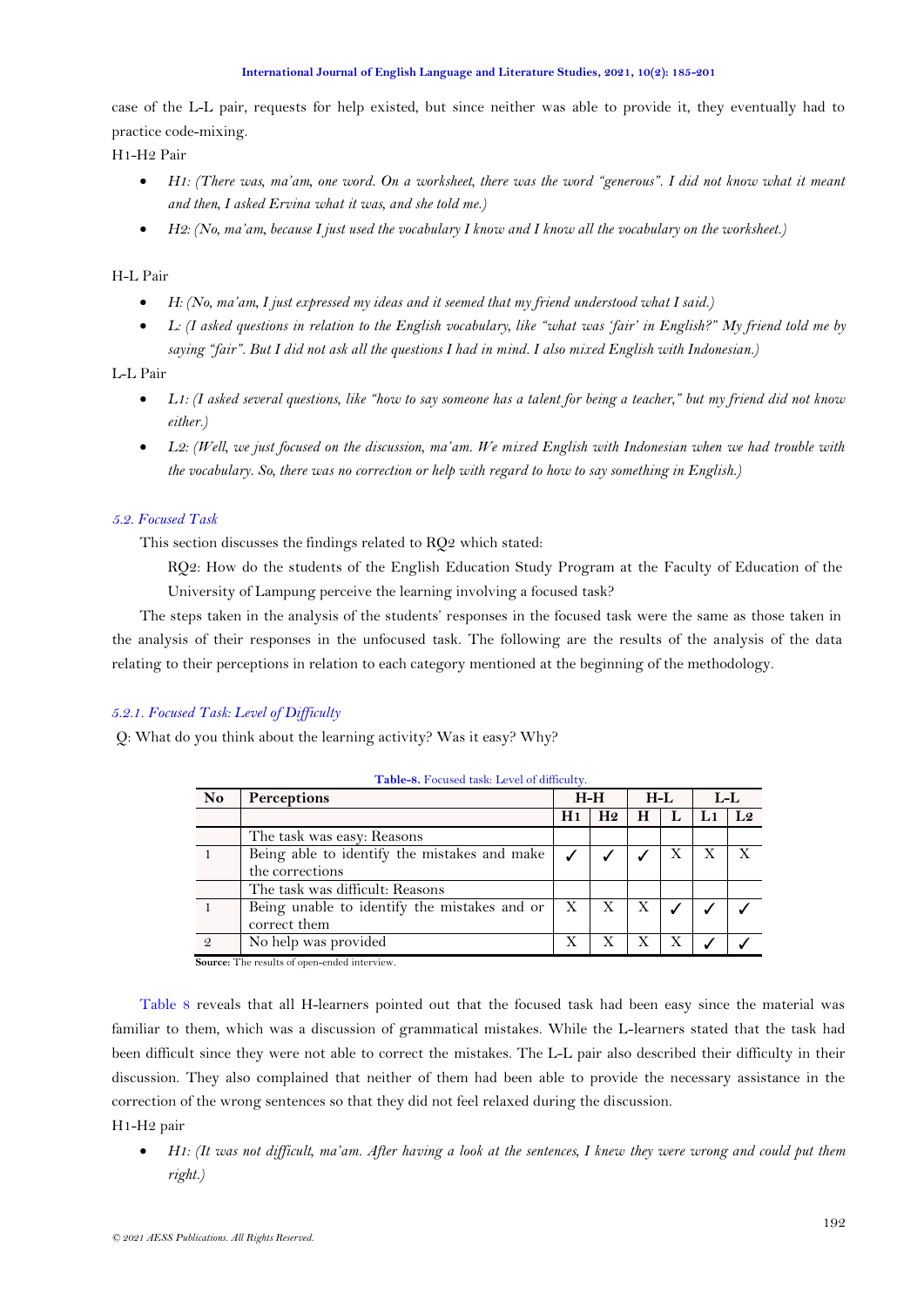• *H2: (I corrected an error right after I saw it, and my friend totally agreed. We shared (our ideas and knowledge to put the sentences right.)*

H-L Pair

- *H: (, It was not difficult, ma'am. It is true that the sentences were wrong. I also explained to Yuni why they were wrong and I made the corrections.)*
- *L: (Well, it had been difficult, yes, but after Nabila explained why they were wrong, I understood it.)*

L-L Pair

- *L1: (Yes, ma'am, it was. There were many sentences which were still too complicated for us.)*
- *L2:* (*It was difficult, ma'am. It is true that I am still weak in English.)*

# *5.2.2. Focused Task: Degree of Stress*

<span id="page-8-0"></span>Q: How did you feel when you were expressing your ideas during the discussion? Relaxed or stressed? Why?

| N <sub>0</sub> | Perceptions                          | $H-H$          |                |   | $H-L$ |    | $L-L$ |
|----------------|--------------------------------------|----------------|----------------|---|-------|----|-------|
|                |                                      | H <sub>1</sub> | H <sub>2</sub> | Н |       | L1 | L2    |
|                | Reasons for not being stressed       |                |                |   |       |    |       |
|                | Doing it with a friend               |                |                |   |       | X  | X     |
| -2             | Being able to correct the mistakes   |                |                |   | Х     | Х  | X     |
| $\mathcal{S}$  | Getting explanations from the friend |                |                | Х |       | Х  |       |
|                | Reasons for being stressed           |                |                |   |       |    |       |
|                | The material was difficult           | X              | X              | Х |       |    |       |
| $\mathcal{Q}$  | No help was provided                 | X              | X              | Х | Х     |    |       |

| Table-9. Focused Task: Degree of Stress |  |  |
|-----------------------------------------|--|--|
|                                         |  |  |

**Source:** The results of open-ended interview.

[Table 9](#page-8-0) exhibits the following results of all three pairs:

H-H Pair (This pair felt exciting during their discussion as they shared ideas with each other and were able to explain and make corrections to the wrong sentences.)

- *H1: (Discussing the wrong sentences with a friend was nice, ma'am. We could complete each other.)*
- *H2: (The discussion was enjoyable, ma'am. We both thought alike of the corrections.)*

H-L Pair (This pair found the discussion enjoyable as the H-learner was able to explain the corrections of the errors and the L-learner was enthusiastic about the explanations since they were so eager to understand the reasons.)

- *H: (It was enjoyable, ma'am, as Yuni enthusiastically listened to my explanations.)*
- *L: (I found it enjoyable, ma'am. I got what Nabila explained to me. Her explanations were accompanied by other examples.)*

L-L Pair (This pair felt that the focused-task discussion was stressful and uninteresting.)

- *L1: (There were many errors we couldn't correct, ma'am, and in actual fact, we were doubtful of the corrections we made. None of them we were sure of.)*
- *L2: (It was a bit stressful, ma'am. The discussion was not nice enough, ma'am. It was complicated. Neither of us was able to explain confidently.)*

# *5.2.3. Focused Task: Confidence*

<span id="page-8-1"></span>Q: Did you feel confident while sharing your ideas during the discussion? Why?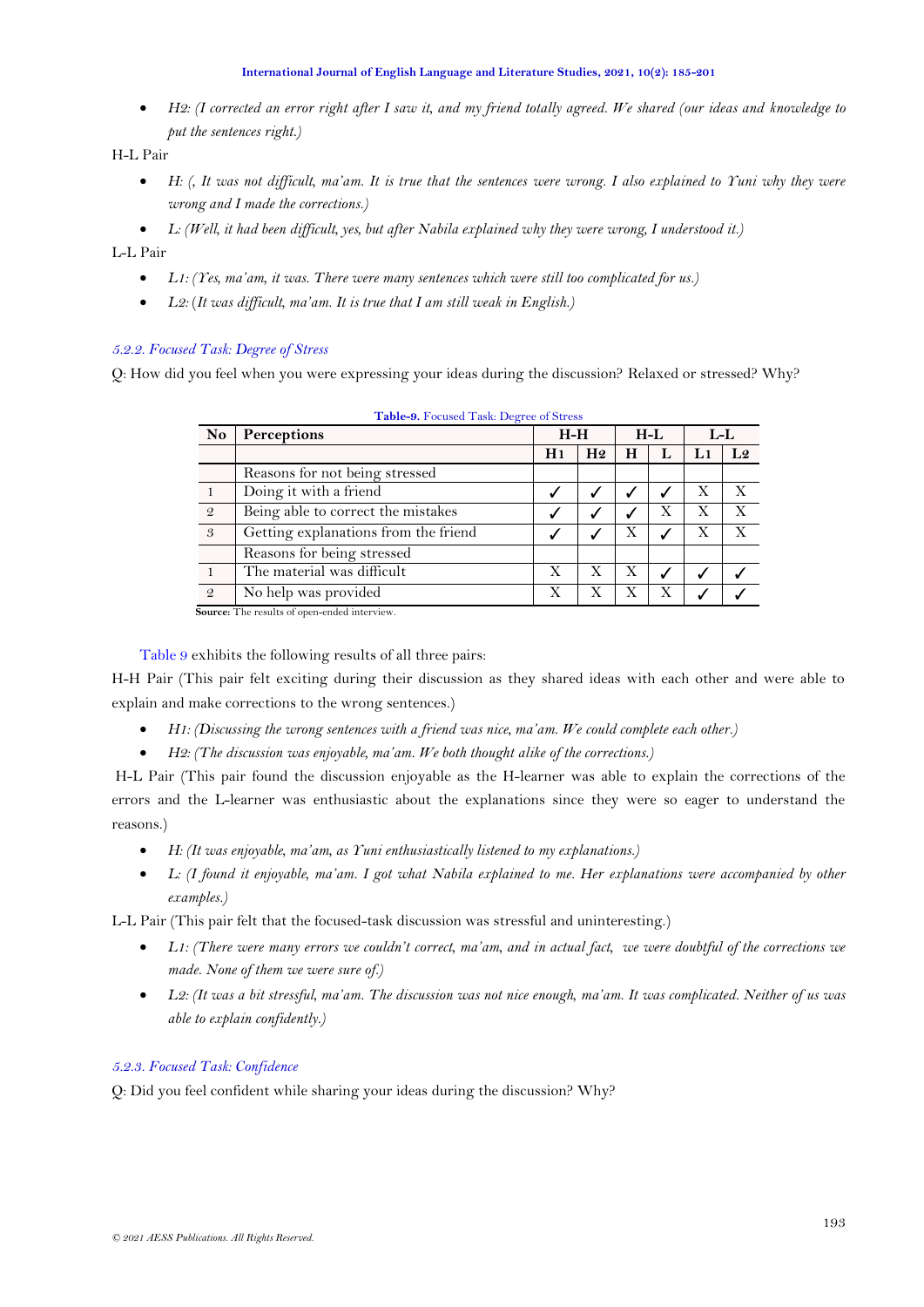| No | Perceptions                                        |    | $H-H$          |   | $H-L$ | $L-L$ |  |
|----|----------------------------------------------------|----|----------------|---|-------|-------|--|
|    |                                                    | H1 | H <sub>2</sub> | Н | Ŀ     | L1    |  |
|    | Reasons for being confident                        |    |                |   |       |       |  |
|    | Doing it with a friend                             |    |                |   |       | Х     |  |
| 2  | Being able to explain ungrammatical sentences      |    |                |   |       | Х     |  |
|    | Reasons for not being confident                    |    |                |   |       |       |  |
|    | Feeling doubtful                                   | X  |                |   |       |       |  |
| 9  | Not knowing how to correct some ungrammatical      | X  |                |   |       |       |  |
|    | sentences                                          |    |                |   |       |       |  |
|    | <b>Source:</b> The results of ener ended interview |    |                |   |       |       |  |

**Table-10.** Unfocused Task: Confidence.

**Source:** The results of open-ended interview.

[Table 10](#page-8-1) presents the findings of all three pairs:

H1-H2 Pair (This pair expressed their ideas confidently as they understood the material well and were friends.)

- *H1: (I was just confident, ma'am. I just needed to explain why the sentences were wrong, right? It was okay to be wrong. After that, she put forward her ideas.)*
- *H2: (I looked at the sentences, then…ooo…this should be like this, then I told it to her. She did the same. So, we completed each other.)*

H-L Pair (This pair emphasized that they had expressed their ideas confidently during the discussion for different reasons. The H-learner said that they had been confident about themself since they were able to explain why the sentences were wrong, while the L-learner said they had been confident enough to ask a question when they were doubtful of their understanding.)

- H: (I explained them to Yuni and she understood. She could also give other examples immediately when I confirmed *her understanding.)*
- *L: (Right after Nabila explained them, I understood them all. If I had still been doubtful, I would have asked her further.)*

L1-L2 Pair (This pair pointed out that they had not confidently expressed their ideas as they had not been sure about them.)

- L1: (As a matter of fact, there were quite many I didn't know, ma'am. There were also those I was doubtful of.)
- *L2: (Neither of us was actually sure of our ideas and we didn't even know how to correct some of them.)*

## *5.2.4. Focused Task: Interest*

<span id="page-9-0"></span>Q: What do you think of the learning process, was it interesting? Why?

| <b>No</b>                                                                                              | <b>Perceptions</b>                                           |    | $H-H$          |   | $H-L$ | $L-L$          |
|--------------------------------------------------------------------------------------------------------|--------------------------------------------------------------|----|----------------|---|-------|----------------|
|                                                                                                        |                                                              | H1 | H <sub>2</sub> | Н | L     | L <sub>2</sub> |
|                                                                                                        | Reasons for being interested                                 |    |                |   |       |                |
|                                                                                                        | Having time to put knowledge into practice                   |    |                |   |       |                |
|                                                                                                        | Reasons for being uninterested                               |    |                |   |       |                |
|                                                                                                        | The material was difficult and the partner could not provide | X  |                |   |       |                |
| $\mathbf{r}$ and $\mathbf{r}$ are the set of $\mathbf{r}$ and $\mathbf{r}$ are the set of $\mathbf{r}$ | enough help                                                  |    |                |   |       |                |

**Table-11.** Focused Task: Interest

**Source:** The results of open-ended interview.

[Table 11](#page-9-0) exhibits the following results of all three pairs:

H1-H2 Pair (This pair said that they had eagerly engaged in the discussion since it focused on the grammatical errors they had made. Apart from it, the material suited them as prospective English teachers.)

• *H1: (The material was interesting, ma'am, as it was essential for us to know as prospective teachers. We always tried to share our ideas.)*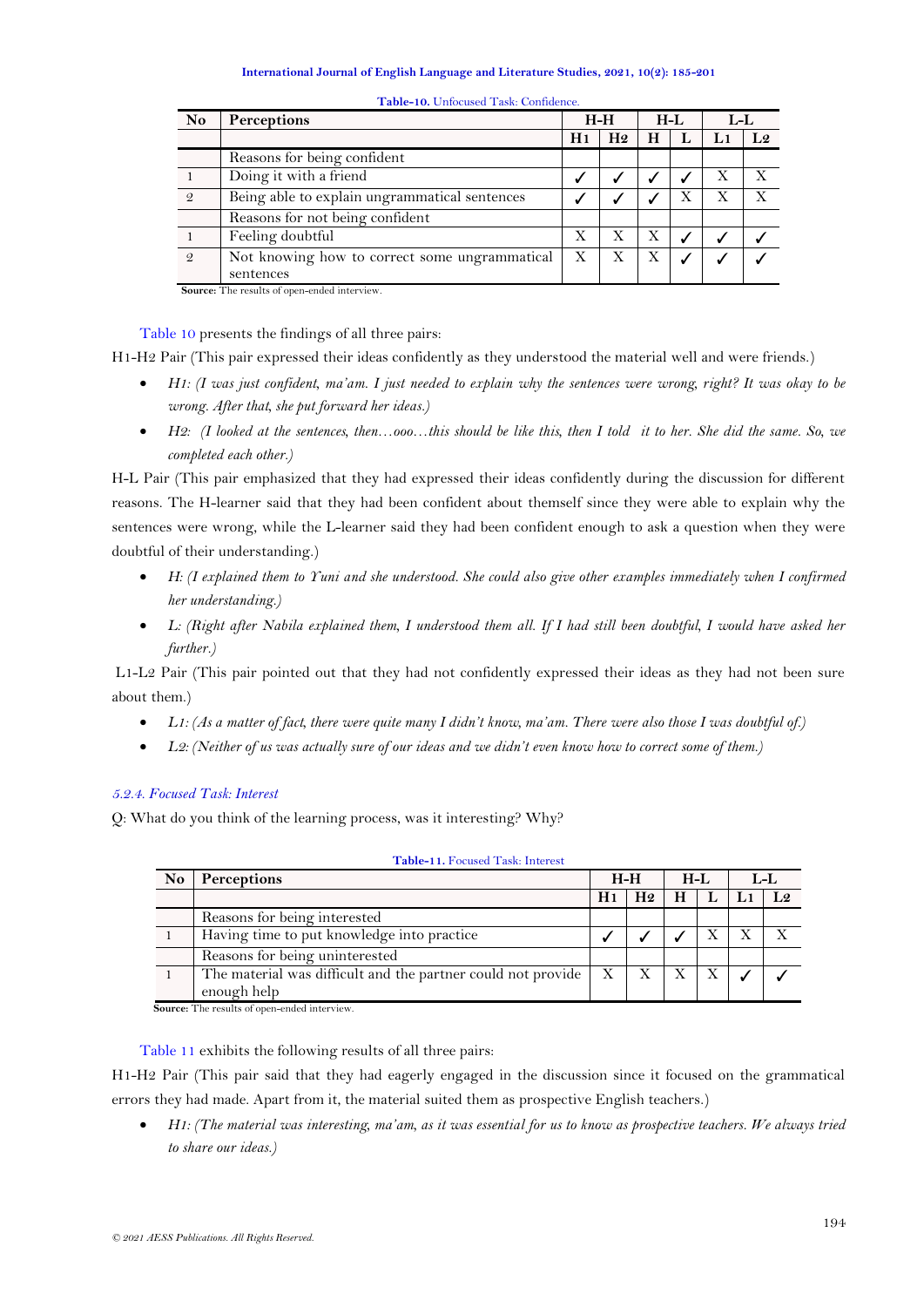<span id="page-10-1"></span>• *H2 :(Well, it was interesting since it concerned grammatical errors. So, my friend and I completed each other during the discussion.)*

H-L Pair (The H-learner said that they had chances to apply their knowledge by explaining the corrections to their friend (L-learner). On the other side, their partner pointed out that grammar was important and they had got explanations from the H-learner.)

• *H: (I found it interesting, ma'am. I explained to him and gave him other examples. He understood them and could make other examples as well. I had a chance to make someone understand.)*

• *L: (I was interested because grammar is important. My friend gave me a lot of explanations and I understood them.)* L1-L2 Pair

- L1*:* (I was actually interested, ma'am. I wanted to know why they were wrong, but I did not know how to correct *them. So, the discussion was quite unpleasant.)*
- *L2: (It was difficult, ma'am. There were many errors we couldn't put right. Neither of us could.)*

# *5.2.5. Focused Task: Motivation*

<span id="page-10-0"></span>Q: Does such activity motivate you to learn English? Why?

| <b>Table-12.</b> Pocused Task: Motivation.          |                                                  |                |                |        |  |     |  |  |  |  |  |
|-----------------------------------------------------|--------------------------------------------------|----------------|----------------|--------|--|-----|--|--|--|--|--|
| <b>No</b>                                           | Perceptions                                      | $H-H$          |                | $H-I.$ |  | T.L |  |  |  |  |  |
|                                                     |                                                  | H <sub>1</sub> | H <sub>9</sub> | H      |  |     |  |  |  |  |  |
|                                                     | Reasons for being motivated                      |                |                |        |  |     |  |  |  |  |  |
|                                                     | Being aware of errors and trying to correct them |                |                |        |  |     |  |  |  |  |  |
| <b>Source:</b> The results of open-ended interview. |                                                  |                |                |        |  |     |  |  |  |  |  |

**Table-12.** Focused Task: Motivation.

[Table 12](#page-10-0) illustrates that all the pairs stated that they had been motivated during their discussions. Looking into the wrong sentences they had made in the unfocused task made them acquire language awareness. None of the pairs abandoned their attempt to make corrections to the sentences.

H1-H2 Pair

- *H1 : (We analyzed why the sentences were wrong and then corrected them.)*
- *H2 : (We looked at the wrong sentences first and thought of the corrections.)*

H-L Pair

- *H: (With the activity, I paid more attention to the wrong sentences and made a determined effort to fix them.)*
- *L: (After being enlightened by my partner, I understood more and made a concerted effort to apply the knowledge and make other examples.)*

L1-L2 Pair

- *L1: (We made a serious effort to make corrections to the sentences while looking at them although we couldn't correct them all.)*
- *L2: (Yes, ma'am, we were more aware of errors and attempted the corrections.)*

## *5.2.6. Focused Task: Learning Outcomes*

Q: Does such activity give you any benefits from learning English? Can you give the example(s)?

[Table 13](#page-10-1) shows that only the H1-H2 and H-L pairs implied that they had acquired something for their language development, especially in terms of grammar. They were more aware of the existing errors and could remember the material they had learnt in Structure and relate the errors to it. On the other hand, L1-L2 pair actually did not get any input for their language development since no input had been obtained during their discussion as they had no ability to figure out the solutions to the discussed problems.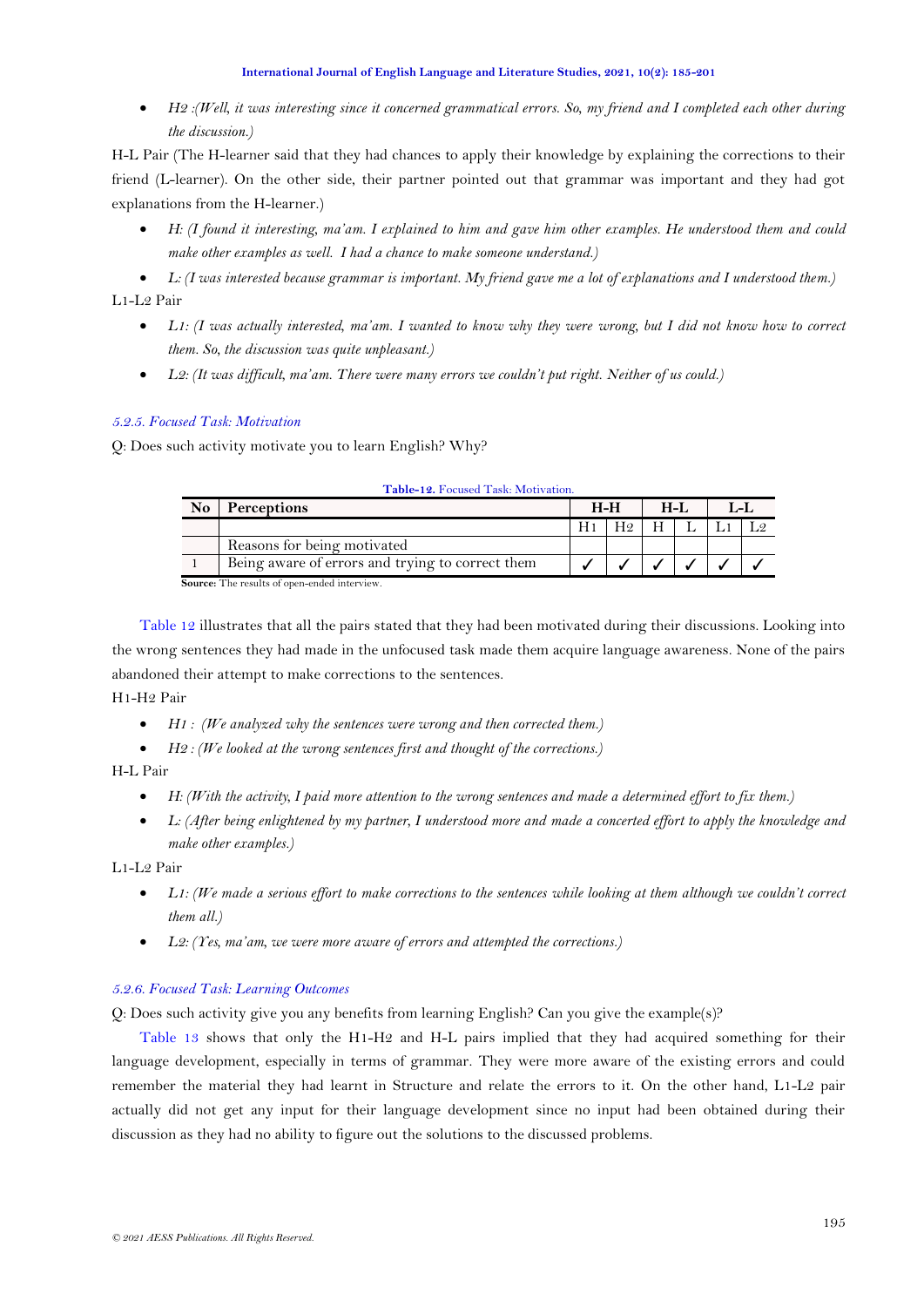| N <sub>0</sub>                                | <b>Perceptions</b>                            | $H-H$ |     | H-L |  |  |  |  |  |
|-----------------------------------------------|-----------------------------------------------|-------|-----|-----|--|--|--|--|--|
|                                               |                                               | H1    | H9. | H   |  |  |  |  |  |
|                                               | Reasons for having good learning outcomes     |       |     |     |  |  |  |  |  |
|                                               | Getting help or corrections from the friend   |       |     |     |  |  |  |  |  |
|                                               | Reasons for not having good learning outcomes |       |     |     |  |  |  |  |  |
|                                               | No help or corrections from the friend        |       |     |     |  |  |  |  |  |
| Common The member of cases and of internation |                                               |       |     |     |  |  |  |  |  |

**Table-13.** Focused Task: Learning Outcomes.

**Source:** The results of open-ended interview.

### H1-H2 Pair

- *H1: (When I forgot something, Ervina reminded me of it, like in the case of an adjective. We also discussed several things apart from the errors.)*
- *H2: (Yes, we shared with each other and it has enriched my knowledge, for instance, in the case of the subject followed by the expression "together with", whether the verb is singular or plural depends on the subject, which is before the expression.)*

### H-L Pair

- *H: (For me, it has made me more aware of the importance of memorizing the patterns of sentences, for instance, the words "boring" and "bored". It reminded me of the lessons in the Structure class.)*
- *L: (A lot, ma'am. Nabila gave me a lot of good explanations. I have understood that sentences with an adjective require "to be". I have also understood the patterns and senses of conditional sentences.)*

### L1-L2 Pair

- *L1: (There is, ma'am, but only a little and I am still doubtful of it. My friend was not sure about his ideas.)*
- *L2: (When we were putting effort into doing the assignment, we found out that we were unable to fix numerous sentences. We were so confused.)*

## **6. DISCUSSION**

### *6.1. Unfocused Task*

The results of this research lead to the fact that all pairs implied that they perceived the category of *level of difficulty* of the unfocused task as low since the topic had been familiar to them. The perceptions related to this category were positively related to those of other categories, i.e., Degree of Stress, Confidence, Interest, and Motivation. the pairs felt relaxed since they were engaged in discussions with their friends. They also confidently expressed their ideas as the topic was easy and interesting. This goes with the idea that positive perceptions of motivation result in positive effects on language learners' success [\(Rehman, Bilal, Sheikh, Bibi, & Nawaz, 2014\)](#page-15-14) and [Weda, Abdul Samad, Patak, and Fitriani \(2018\)](#page-15-1). The results also demonstrate that all the pairs did their best to understand and to be understood during their interaction. It is in support of what multiple previous researchers found out [\(Arslanyilmaz & Pedersen, 2010;](#page-14-3) [Azkarai & Agirre, 2016;](#page-14-0) [Baharun et al., 2018;](#page-14-1) [Bower & Kawaguchi,](#page-14-4)  [2011;](#page-14-4) [Castrillo et al., 2011;](#page-14-5) [Farangis, 2013;](#page-14-2) [Nurazizah et al., 2018;](#page-15-0) [Thio, 2005; Yazigi & Paul, 2005; Yufrizal, 2007;](#page-15-1) [Zhu & Carless, 2018\)](#page-16-0) that learners make efforts to smoothen up their communication, which they call negotiation of meaning (NoM).

In this research, all the pairs spontaneously expressed their ideas. With reference to their statements on the unfocused task, the suggestion put forward by [Terrell \(1977\)](#page-15-1) and [Richards \(2006\)](#page-15-5) is proven right that language learners should be given some room for naturally expressing their ideas. Nonetheless, it appears that the learning process in the unfocused task did not give adequate positive effect on the development of the learners' language quality as they just made use of what they had got. In spite of the instruction that they all should make a correction or give help only when there was a linguistic problem, it seems only the H-L pair practiced this, but only at the beginning of the discussion. The violation was done by the L-learner. This L-learner asked the H-learner for assistance even when they should not. In this case, [Swain](#page-15-10)'s (1985) theory of the output hypothesis, that it is also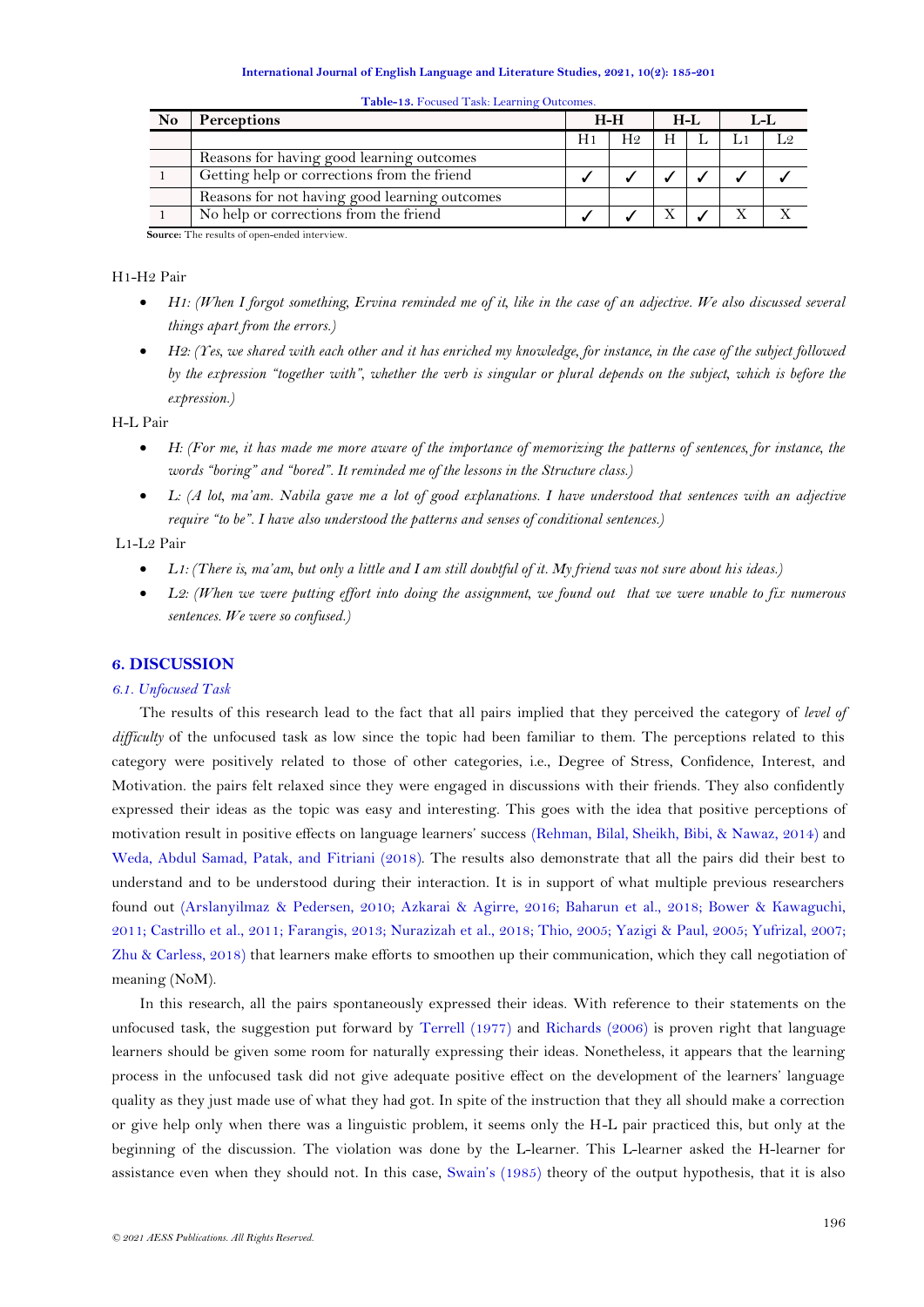possible for learners to get input from their own output, was in play. It was what happened to the L-learner of the H-L pair. The learners did not make corrections or provide help since they focused on the conveyed messages. The L-learner of the H-L pair and the L-learner of the L-L pair involved more code mixing. This result is in congruence with what [Nurazizah et al. \(2018\)](#page-15-0) revealed in the context of Malaysian learners who often used Malay when they encountered trouble in expressing their ideas in English.

Given the fact that the learners practiced code-mixing and there were no solutions to the linguistic problems during the discussions, it is of very small chance that there was some development of the learners' language quality in the unfocused task. Hence it confirms what [\(Foster & Ohta, 2005\)](#page-14-2) inferred that during interaction, learners engage in NoM but this engagement does not make any contribution to their language development.

Putting the results of the interviews into perspectives, supported by the transcripts of the learners' dialogues in the unfocused task, it is known that only the H1-learner of the H1-H2 pair got something new, which was in respect of vocabulary, and it was just one word. It happened since they did not know the meaning of the word *generous* on a worksheet of theirs. The partner (H2-learner) provided the necessary help as the H1-learner asked for it. With respect to the H-L pair, the H-learner stated that they had talked spontaneously and only focused on the conveyed messages. While the L-learner requested for their partner's assistance in respect of vocabulary at the beginning of the discussion only. In view of this, it is safe to say that the L-learner's vocabulary developed only a bit as they applied code-mixing more than the H-learner provided help or made a correction.

Despite the L-learner's, of the H-L pair, low language development, the topic of the unfocused task well suited the learners' characters, which is unarguably highly advisable in a learning process. It probably drives learners' motivation to put effort into expressing their ideas in English a lot higher. Although the learners only put into practice the language knowledge they had got, in other words, without learning anything new first, they still benefited from the activity since they had ample chances to refresh their minds about what they had got, and therefore, to prolong the retention of the knowledge. By repeatedly practicing what they have got, learners will be more and more accustomed to using it spontaneously. Therefore, in order to optimize the contribution of the unfocused task to learners' language development, it is of paramount importance to form pairs or groups composed of learners with different levels of proficiency. It is noteworthy here to instruct them to request for assistance when they have trouble in expressing their ideas is as essential.

### *6.2. Focused Task*

As described above, the focused task in this research was to discuss the linguistic problems the students had produced in their unfocused-task discussions. The result in this respect bears the implication that each pair had different perceptions relating to the categories. For the category *level of difficulty*, all the H-learners stated that this task had been easy. This category was not at all contrastive to the other perception categories, i.e. Degree of Stress, Confidence, Interest, and Motivation, in terms of how the students perceived them. With reference to the transcripts of their dialogues, it was felt that the learners felt relaxed since they had the discussions with their own friends, which also caused them to be confident in themselves while expressing their ideas. They also found the task easy and interesting. The H-H pair said that they had shared ideas with each other during the discussion. They even discussed some material which was actually beyond the subject, "*Yes, we shared with each other and it has enriched our knowledge, for instance, in the case of the subject followed by the expression "together with", whether the verb is singular or plural depends on the subject, which is before the expression.)*

The sentence having *together with* after its subject was produced by the H1-learner and then elucidated by the H2-learner. Considering the existing data, it is a sound inference that the output hypothesis proposed by [Swain](#page-15-10)  [\(1985\)](#page-15-10) played a role here as the H1-learner got knowledge (input) owing to their own utterance (output). In line with this, [Kung \(2013\)](#page-15-15) stated that Taiwan learners who have moderate English proficiency like to have English as a medium instruction since it can motivate them to learn more English.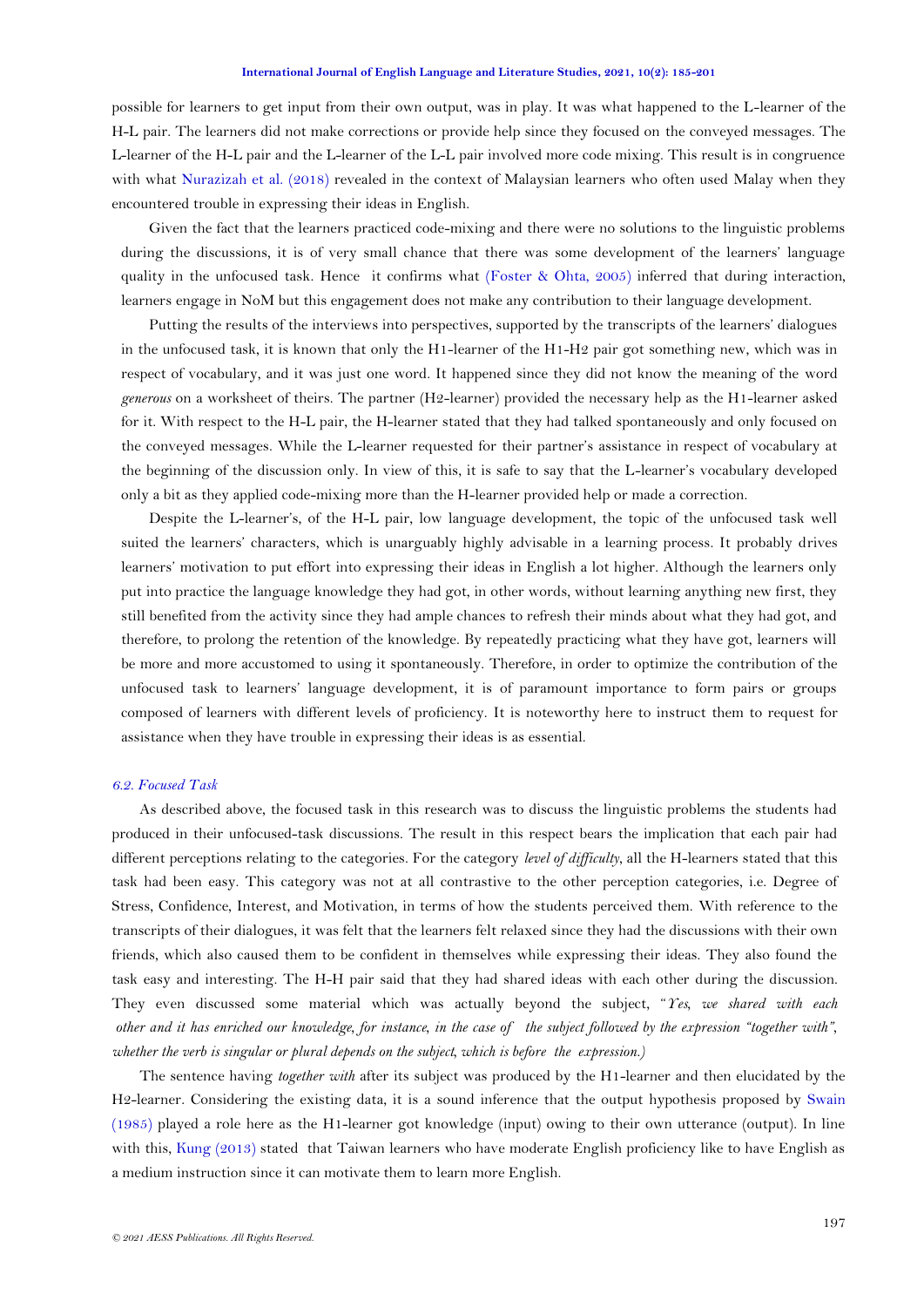The H-learner of the H-L pair stated something similar, saying that the focused task had been easy. He could even provide explanations and example sentences which eventually resulted in the partner's (L-learner) right understanding of the matter. This result is particularly in favor of [Petraki and Gunawardena \(2015\)](#page-15-16) who stated in the case of Sri Lankan learners that they liked explicit grammar teaching.

As for the L-L pair, they shared the perception that the focused task (in the form of the discussion about the linguistic problems that they had produced during their unfocused-task discussion) was difficult. The pair admitted that they had not been able to correct the mistakes. It was this fact which caused this pair to admit that they had been stressed, unconfident, and had found the material dull. They, nonetheless, affirmed that they had been motivated to make corrections to several sentences though they were still doubtful about the corrections.

In view of the results of the interviews and the transcripts of the students' utterances, it is plausible to believe that the L-learner of the H-L pair acquired a lot of input as the H-learner gave such clear explanations and examples that the L-learner had adequate comprehension of the related points.

*L: (A lot, ma'am. Nabila provided me with a lot of splendid explanations. I now understand that we need a verb to be for a sentence containing an adjective. Her explanations also concerned the patterns and meanings which conditional clauses bear.)*

In the H1-H2 pair's case, they were motivated to be engaged in the learning activity with the focused task at its core as it contributed a good deal to their language awareness, as implied by the following excerpt:

*H1: (We tried to analyze why the sentences were wrong and then made the corrections after we found out the reasons.) H2: (We first looked into the wrong sentences and then figured out how to correct them.)* 

All the students confirmed that the focused task drove them to better awareness of English grammar. Hence, it is not baseless to say that this task is capable of intensifying learners' language awareness. This result is downright supportive of Ellis's [\(2002\)](#page-14-12) deduction that one of the ways of heightening learners' awareness is to provide them with sufficient time to analyze linguistic problems in various forms. Concurrently, [Saenz \(2016\)](#page-15-17) believes that education occurs when learners have awareness of the language they are learning, and it is expected that they also have curiosity about the language. In this research, the L-L pair said that they had been curious about why the sentences were wrong, yet they were not able to figure out the answers since they had no knowledge of it. Concisely speaking, this confirms that awareness alone is not enough for learners' language development. It needs to be accompanied by the ability to find out solutions to problems. For this reason, for the good of learners' language development, making pairs or groups of students with various levels of proficiency is at par with other fundamental steps.

From the interviews and transcripts, it is known that only the H1-H2 pair used English to the full during their discussion. As regards the H-L pair, their discussion was dominated by the Indonesian language. The H-learner confirmed that they had spoken Indonesian most of the time with the intention of being understood better by their partner (L-Learner) when elaborating on why the sentences were wrong and what the right ones were. The L1-L2 did something similar, but they communicated in English much less than the previous pair. They, nevertheless, still regarded the discussion as frustrating since they could not satisfy their curiosity about why the sentences were wrong.

By and large, from the perspective of the learning outcomes, the focused task was favorable to the H1-H2 and H-L pairs. For the former, they were able to be more aware of linguistic problems and find the solutions. Considering what they stated, the H-learner of the latter pair got such benefits as well. With regard to the third type of pair (L1-L2), it is fair enough to gather that during the focused task, they tended to feel stressed because the material was too difficult for them and neither provided assistance in the process.

## **7. CONCLUSION**

Unfocused and focused tasks in English learning both have advantages and weaknesses. In this research carried out in Indonesian perspective, as befitted the learners' characters, the topic of the unfocused-task discussion was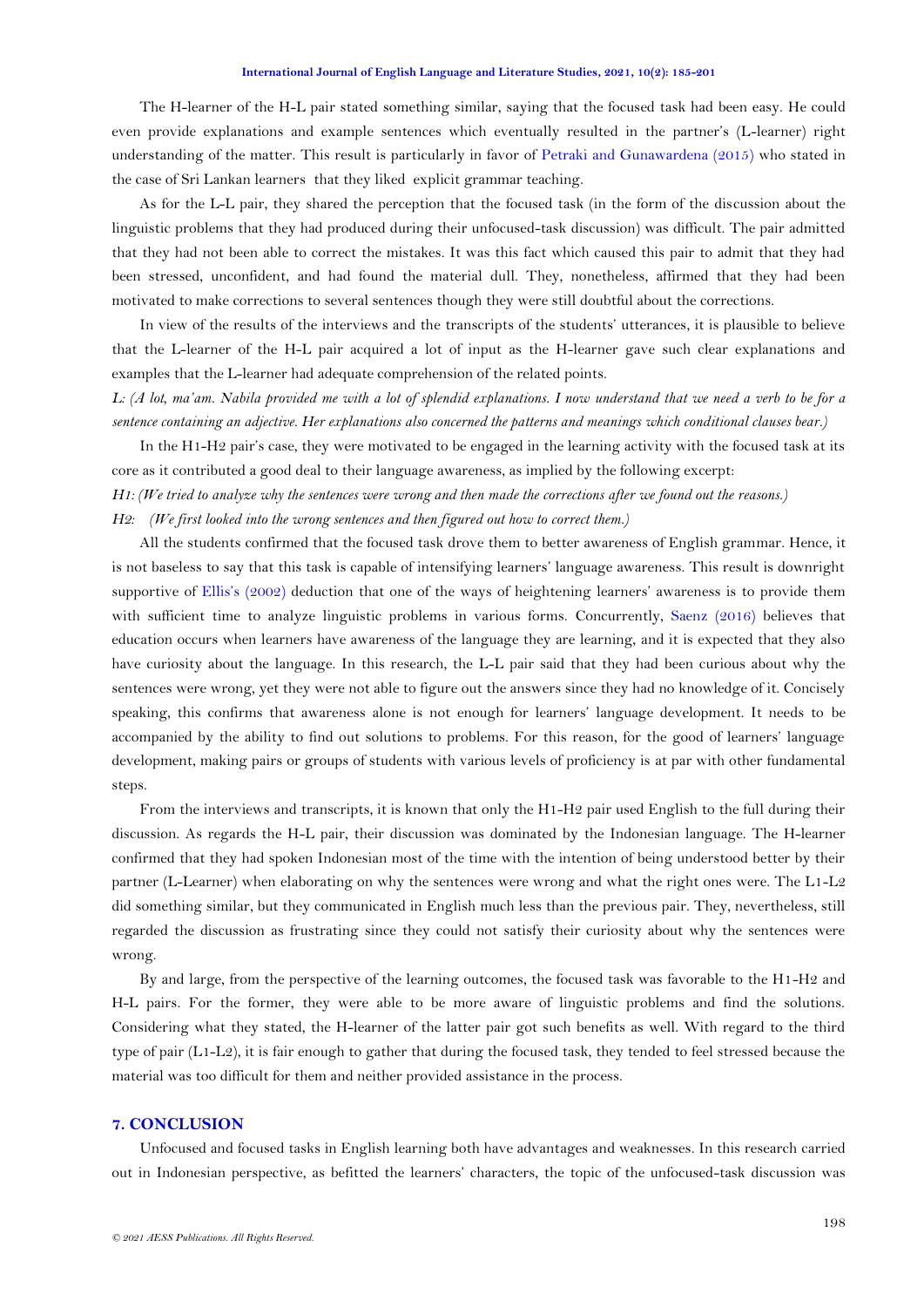<span id="page-14-2"></span>personality traits, so that the pairs, though their levels of proficiency were different, were all achingly enthusiastic about the expression of their ideas. They confidently expressed their ideas in English in a spontaneous manner, though some of them had to involve code-mixing using the Indonesian language. However, they did not pay enough attention to linguistic problems. The L-learners did code-mix so often that they acquired almost no input for the good of their language development from this task. Apropos of the focused task (which comprised the discussions about the linguistic problems they had produced in the unfocused task), it was of high suitability for the H-H and H-L pairs. The H-learners had such decent language awareness that they could solve or explained the linguistic problems. The L-learner of the H-L pair acquired considerable input for the development of their grammar quality as their partner (H-learner) provided explicit explanations, which were also accompanied by code-mixing. On the contrary, the focused task was ill-suited for the L-L pair since it drove them to stress. In consideration of the interview, the learners of this type should be paired or grouped with learners of, at least, decent proficiency.

The researchers strongly recommend further studies be conducted in relevance to these findings. It is our expectation that researchers for whom this sphere is of interest will be engaged in deeper and more holistic approaches to these factors for better comprehension. As apparent as it seems, more studies are also paramount to in-depth understanding of to what extent these two types of tasks can benefit learners in fields other than those included in this research.

> **Funding:** This study received no specific financial support. **Competing Interests:** The authors declare that they have no competing interests. **Acknowledgement:** All authors contributed equally to the conception and design of the study.

## **REFERENCES**

- <span id="page-14-8"></span>Ardasheva, Y., & Tretter, T. R. (2012). Perceptions and use of language learning strategies among ESL teachers and ELL s. *TESOL Journal, 3*(4), 552-585. Available at: https://doi.org/10.1002/tesj.33.
- <span id="page-14-3"></span>Arslanyilmaz, A., & Pedersen, S. (2010). Enhancing negotiation of meaning through task familiarity using subtitled videos in an online TBLL environment. *Turkish Online Journal of Educational Technology, 9*(2), 64-77.
- <span id="page-14-7"></span>Awwad, A. (2019). L2 learners' and professionals' perceptions of cognitive task complexity: Towards developing an index of task difficulty. *Journal of Asia TEFL, 16*(2), 468-484. Available at: https://doi.org/10.18823/asiatefl.2019.16.2.2.468.
- <span id="page-14-0"></span>Azkarai, A., & Agirre, I. (2016). Negotiation of meaning in child EFL learners mainstream and content and language integrated learning (CLIL). *TESOL Quartterly, 50*(4), 844-851.
- <span id="page-14-1"></span>Baharun, H., Harun, H., & Othman, J. (2018). Anaysis of negotiation episodes in foreign language learner interactions. *GEMA Online Journal of Language Studies, 18*(2), 202-216. Available at: https://doi.org/10.17576/gema-2018-1802-14.
- <span id="page-14-4"></span>Bower, J., & Kawaguchi, S. (2011). Negotiation of meaning and corrective feedback in Japanese/English eTandem. *Language Learning & Technology, 15*(1), 41-71.
- <span id="page-14-5"></span>Castrillo, M., Monje, E. M., & Bárcena, E. (2011). New forms of negotiating meaning on the move: The use of mobile-based chatting for foreign language distance learning. *IADIS International Journal on WWW/Internet, 12*(2), 51-67.
- <span id="page-14-9"></span>Cook, J. (2015). Negotiation of meaning and feedback among language learners. *Journal of Language Teaching and Research, 6*(2), 250-257. Available at: https://doi.org/10.17507/jltr.0602.02.
- <span id="page-14-10"></span>Creswell, J. W. (1988). *Qualitative inquiry and research design. Choosing among five traditions*. USA: Sage Publications.
- <span id="page-14-11"></span>Creswell, J. W. (2008). *Educational research: Planning, conducting, and evaluating quantitative and qualitative research* (3rd ed.). Upper Saddle River, N.J: Pearson Merrill Prentice Hall.
- <span id="page-14-12"></span>Ellis, R. (2002). Grammar teaching: Practice or consciousness-raising? In J.C. Richards & W.A. Renandya (Eds.), Methodology in language teaching: An anthology of current practice (pp. 167-174). Cambridge: Cambridge University Press.
- <span id="page-14-6"></span>Ellis, R. (2003). *Task-based language learning and teaching*. Oxford: Oxford University Linguistics.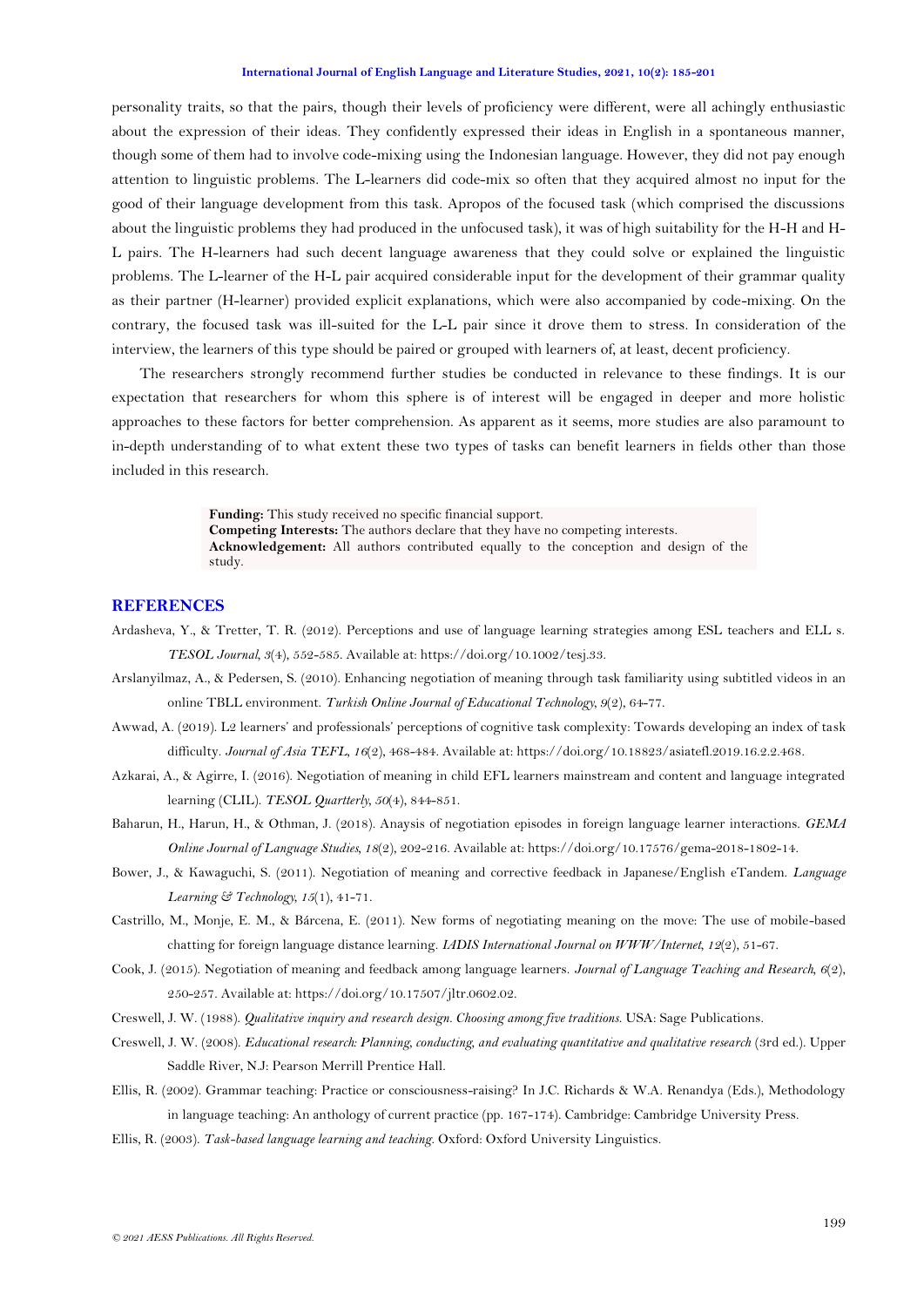- <span id="page-15-1"></span>Fang, S. (2015). College EFL learners' metaphorical perceptions of english learning. *The Journal of Asia Tefl, 12*(3), 61-79. Available at: [http://dx.doi.org/10.18823/asiatefl.2015.12.3.3.61.](http://dx.doi.org/10.18823/asiatefl.2015.12.3.3.61)
- Farangis, S. (2013). The effect of negotiation on second language acquisition. *Education Journal, 2*(6), 236-241. Available at: https://doi.org/10.11648/j.edu.20130206.15.
- Foster, P., & Ohta, A. S. (2005). Negotiation for meaning and peer assistance in second language classrooms. *Applied Linguistics, 26*(3), 402-430. Available at: https://doi.org/10.1093/applin/ami014.
- Hartono, R., & Ihsan, D. (2017). *An analysis of meaning negotiation strategies used in conversation by undergraduate efl students*. Paper presented at the Advances in Social Science, Education and Humanities Research (ASSEHR) Ninth International Conference on Applied Linguistics (CONAPLIN 9).Atlantis Press.
- Heaton, J. B. (1991). *Writing English language test*. New York: Longman Inc.
- Hussain, H., & Shiratuddin, N. (2017). Perceptions of designers (teachers) on the quality of guidelines for the development of teaching media with the concept of digital storytelling for touch screen tablets. *Malaysian Journal of Learning and Instruction, 14*(2), 271-292.
- <span id="page-15-8"></span>King, R., & Rothman, J. (2018). Students' perceptual learning styles and attitudes toward communicative language teaching. *TESOL International Journal, 13*(4), 104-120.
- <span id="page-15-15"></span>Kung, F.-W. (2013). The more the merrier? Bilingualism in an academic perspective: Exploring the implementation of Englishmedium instruction in Taiwanese tertiary education. *Asian EFL Journal, 15*(4), 8-36.
- <span id="page-15-7"></span>Lim, I., & Hwang, J. (2019). Korean adult english learners' perceptions of the common grammatical features of english as a lingua franca. *The Journal of Asia TEFL, 16*(3), 876-893. Available at: [http://dx.doi.org/10.18823/asiatefl.2019.16.3.7.876.](http://dx.doi.org/10.18823/asiatefl.2019.16.3.7.876)
- <span id="page-15-4"></span>Mahpul. (2014). *Task difficulty in dialogic oral production by Indonesian Efl learners.* Perth: Curtin University. Unpublished Thesis.
- <span id="page-15-9"></span>Mahpul, & Oliver, R. (2018). The effect of task complexity in dialogic oral production by Indonesian learners. *Asian EFL Journal, 20*(6), 33-65.
- <span id="page-15-12"></span>Miles, M. B., & Huberman, A. M. (1994). *Qualitative data analysis: An expanded source book* (2nd ed.). Thousand Oaks, CA: SAGE.
- <span id="page-15-3"></span>Mouly, G. J. (1973). *Psychology for effective teaching*. New York: Holt Rinehart and Winston.
- <span id="page-15-0"></span>Nurazizah, N., Agustien, H., & Sutopo, D. (2018). Learners's ability to negotiate meaning in interactional conversation. *ELT Forum: Journal of English LanguageTeaching, 7*(1), 15-23. Available at: https://doi.org/10.15294/elt.v7i1.25300.
- <span id="page-15-16"></span>Petraki, E., & Gunawardena, M. (2015). The key ingredients of an effective grammar lesson: Perceptions from high school ESL students. *Asian EFL Journal, 17*(3), 59-84.
- <span id="page-15-14"></span>Rehman, A., Bilal, H., Sheikh, A., Bibi, N., & Nawaz, A. (2014). The role of motivation in learning English language for Pakistani learners. *International Journal of Humanities and Social Science, 4*(1), 254-258.
- <span id="page-15-6"></span>Révész, A., & Gurzynski-Weiss, L. (2016). Teachers' perspectives on second language task difficulty: Insights from think-alouds and eye tracking. *Annual Review of Applied Linguistics, 36*, 182-204. Available at: https://doi.org/10.1017/s0267190515000124.
- <span id="page-15-5"></span>Richards, J. C. (2006). *Communicative language teaching today*. United States of America: Cambridge University Press 2006.
- <span id="page-15-17"></span>Saenz, D. M. C. (2016). *Exploring language awareness in EFL second grades.* Thesis: Universidad Distrital Fransisco Jose De Caldas.
- <span id="page-15-13"></span>Saldana, J. (2009). *The coding manual for qualitative researchers*. London: Sage.
- <span id="page-15-10"></span>Swain, M. (1985). Communicative competence: Some roles of comprehensible input and comprehensible output in its development. In Susan M. Gass and Carolyn G Madden, Eds., Input in second langauge acquisition (pp. 235-253). Rowley, MA: Newbury House.
- <span id="page-15-11"></span>Swain, M., & Lapkin, S. (1995). Problems in output and the cognitive processes they generate: A step towards second language learning. *Applied Linguistics, 16*(3), 371-391. Available at: https://doi.org/10.1093/applin/16.3.371.
- <span id="page-15-2"></span>Tavakoli, P. (2009). Investigating task difficulty: Learners' and teachers'perceptions. *International Journal of Applied Linguistics, 19*(1), 1-25.